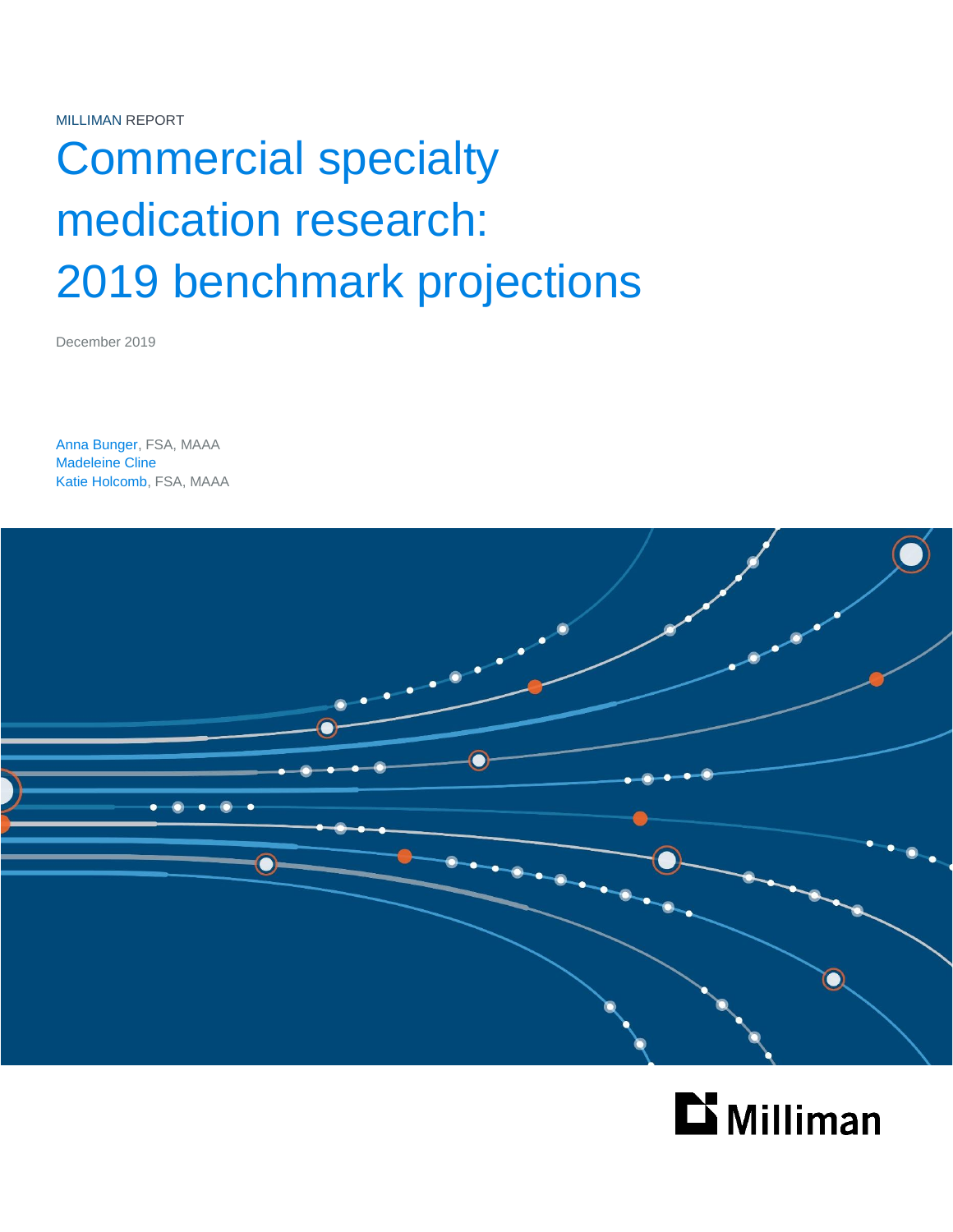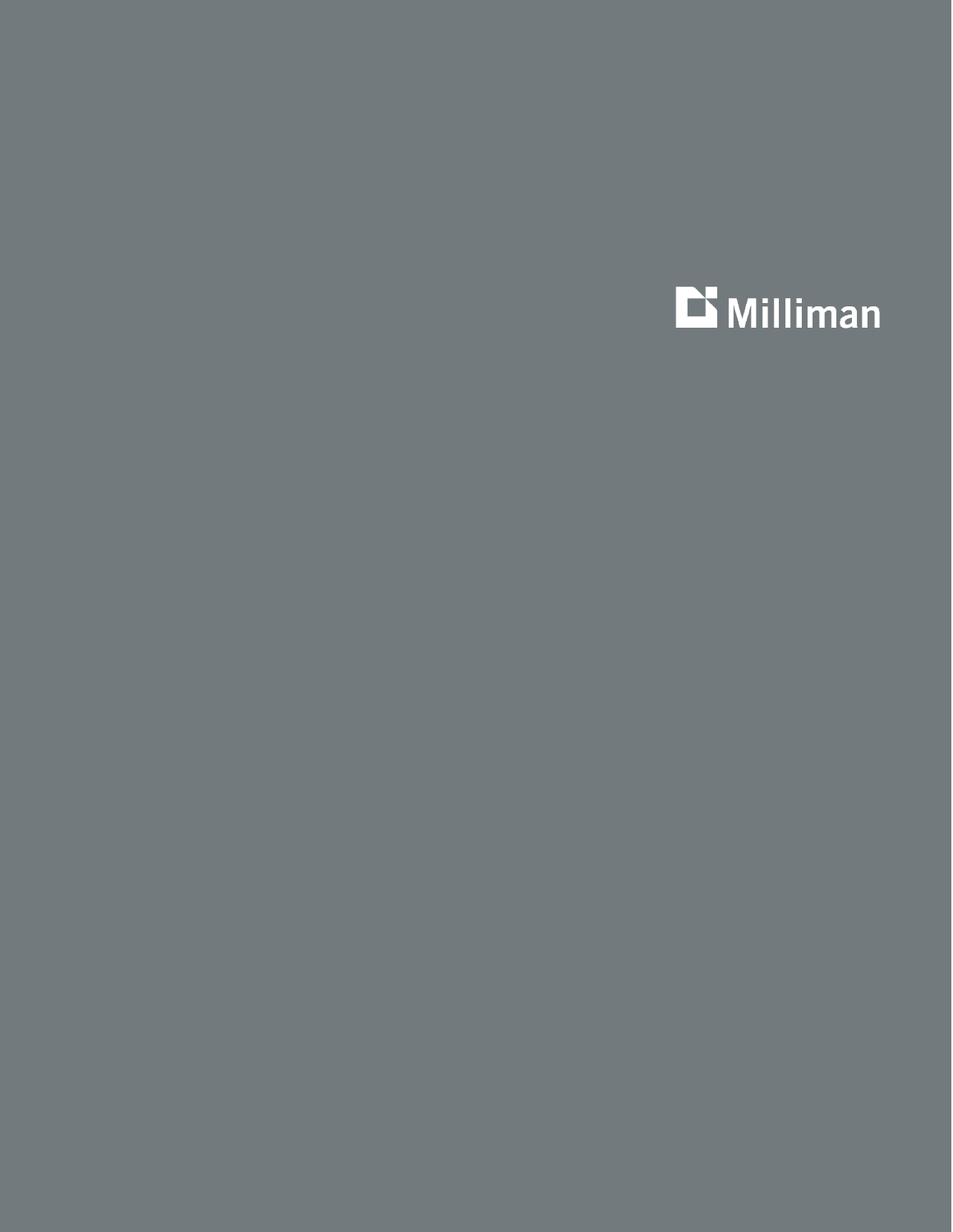### **Table of Contents**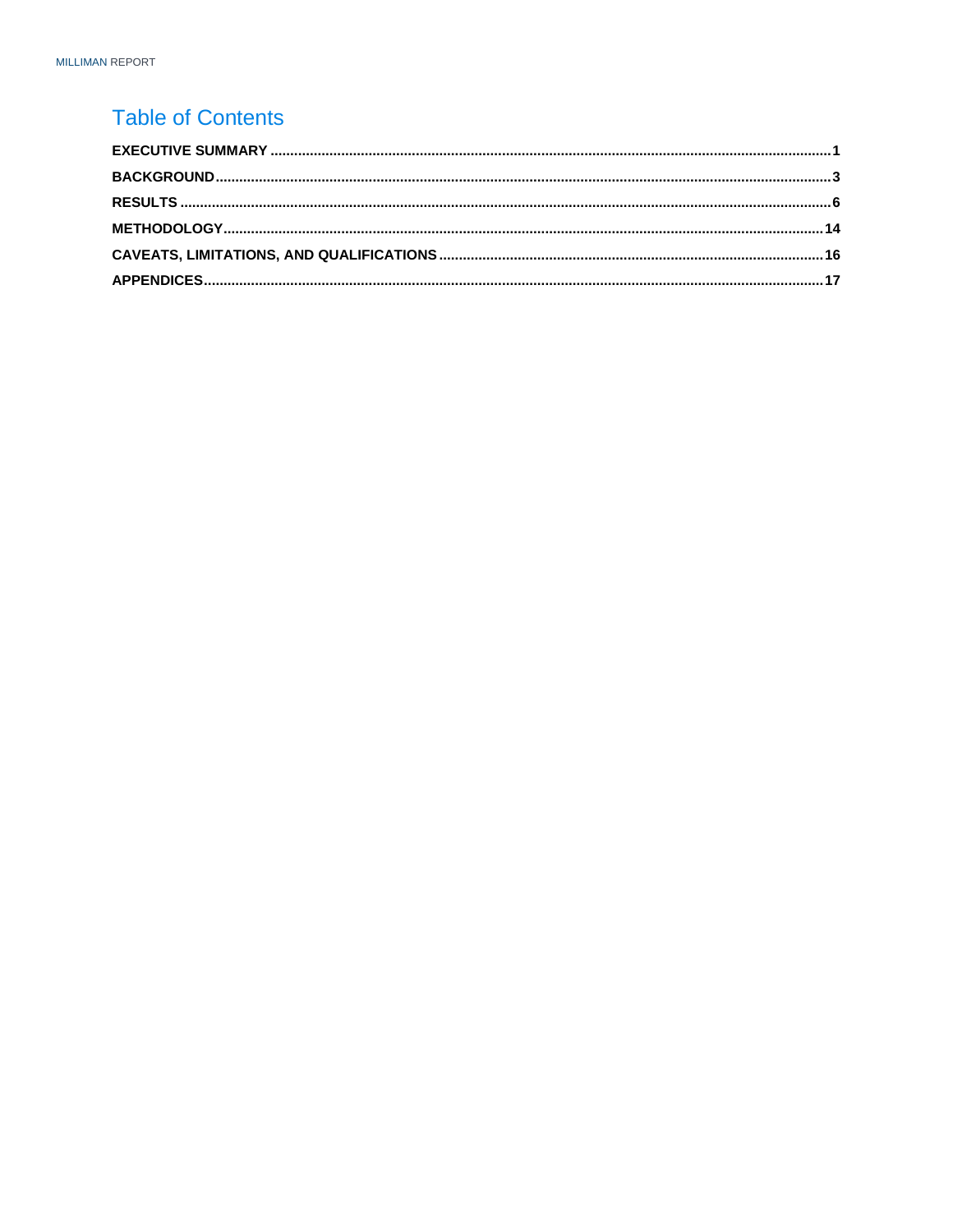### <span id="page-3-0"></span>Executive Summary

This study provides claim cost benchmarks to illustrate the magnitude and distribution of specialty medication costs adjudicated under both the pharmacy and medical benefit for a commercially insured population, defined as members covered by a group insurance plan that is not maintained by a government-run program. This is done by:

- Defining specialty medications, noting that there is no industry standard definition in the commercial space
- Identifying specialty medications in the claims data and calculating the percentage of total healthcare costs they represent
- Benchmarking, or determining from historical data, the amount of specialty spend covered by commercially insured medical and pharmacy benefits
- Evaluating the amount of medication spend by therapeutic class and place of service under the medical benefit
- Projecting specialty spend into the future by quantifying trends by therapeutic class and place of service for specialty medications

For the purposes of this study, we defined specialty medical medications as those typically administered by a healthcare professional in the home, a hospital outpatient facility, or a physician's office, and covered under the medical benefit.

### **Specialty Medical Medications: Specialty Pharmacy Medications:**

We defined specialty pharmacy medications as those dispensed in retail, mail, or specialty pharmacies, which are typically self-administered by the patient and covered under the pharmacy benefit.

The findings of this report rely on these definitions. The information in this study was based on claims data from a commercially insured group population (i.e., primarily commercial group members under age 65, excluding Medicare and Medicaid beneficiary populations). Claims were categorized as specialty medical or specialty pharmacy based on how the claim was paid. This study was based on 2017 claims data, which we projected forward to 2019.

#### **HIGHLIGHTS**

The findings of this study suggest that understanding the complex and changing specialty landscape is important for payers to effectively manage specialty medication costs.

#### **Highlights from this study include:**

 Total specialty medication costs, including those adjudicated under both the medical and pharmacy benefits, are expected to account for nearly 15% of total healthcare claim costs in 2019. Note that our analysis does not account for any rebates, which offset a portion of medication costs (estimates vary but a 2018 report by Altarum estimated 2016 rebates in the private market at 12% of allowed costs<sup>1</sup> and a 2019 report by the Pew Charitable Trusts estimated 2016 rebates in the commercial health plan market at 16% of retail pharmacy benefit premiums<sup>2</sup>).





■ Other Services ■ Specialty Pharmacy Products ■ Specialty Medical Products

<sup>1</sup> Roehrig, Charles, PhD (April 2018). The impact of prescription drug rebates on health plans and consumers. *Altarum*.

<sup>2</sup> Coukell, Allan & Urah, Susan K. (March 2019). The Prescription Drug Landscape, Explored. The Pew Charitable Trusts.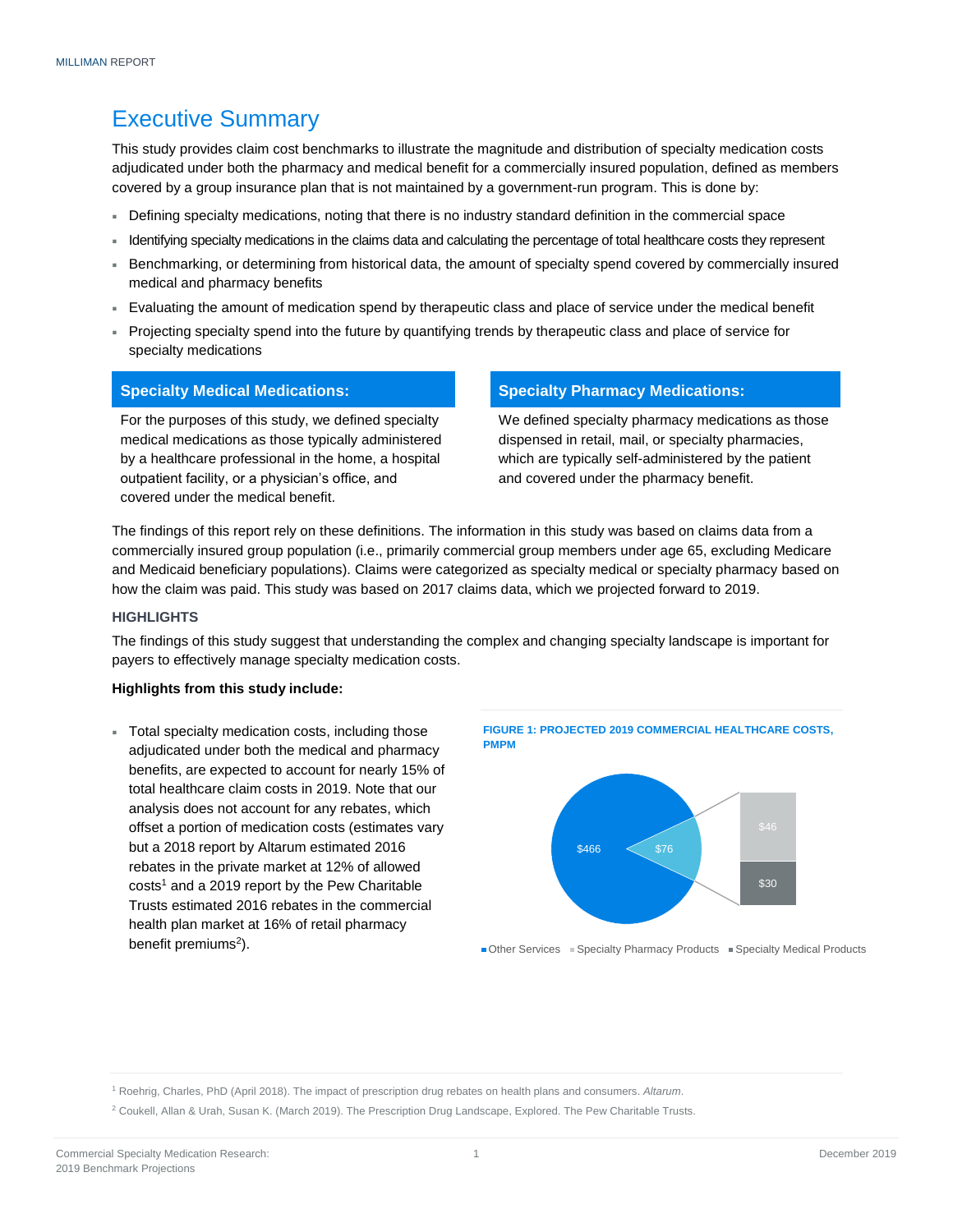- Approximately 40% of total specialty costs are expected to be paid as a medical benefit and 60% paid as a pharmacy benefit in 2019.
- Projected specialty cost trends exceed the trend in total medical and pharmacy costs.
- Use of specialty medications differed significantly between the medical and pharmacy benefits, both as a percentage of total spend under the benefit and by distribution of therapeutic classes:
	- − Specialty medical costs are expected to comprise about 63% of total medication costs under the medical benefit and about 40% of total pharmacy costs in 2019.
	- While many of the same therapeutic classes drive specialty spending under the medical and pharmacy benefits, specific medications within those classes are generally covered under one benefit (not both).



- The top 10 therapeutic classes for specialty medications comprise about 88% of total specialty spend under both the medical and pharmacy benefit. The chart in Figure 3 shows the distribution of spend among these top 10 classes for medical and pharmacy claims combined. The autoimmune disease class is projected to make up 32% of total specialty spend, the majority of which is under the pharmacy benefit.
	- − The oncology class is projected to make up 25% of total specialty spend, the majority of which is under the medical benefit.



#### **FIGURE 3: DISTRIBUTION OF TOP 10 SPECIALTY CLASSES (MEDICAL AND PHARMACY)**

- Hospital outpatient settings are the site for providing 51% of total specialty medical costs, 35% are provided in physician's offices, and 7% are provided in the patient's home.
- A payer's average charge for specialty medications varies by site of care, with the hospital outpatient setting being the most expensive and home health being the least expensive among medical benefit settings.

<span id="page-4-0"></span>

**FIGURE 4: ALLOWED COST (PMPM) DISTRIBUTION OF MEDICAL PHARMACY SPENDING**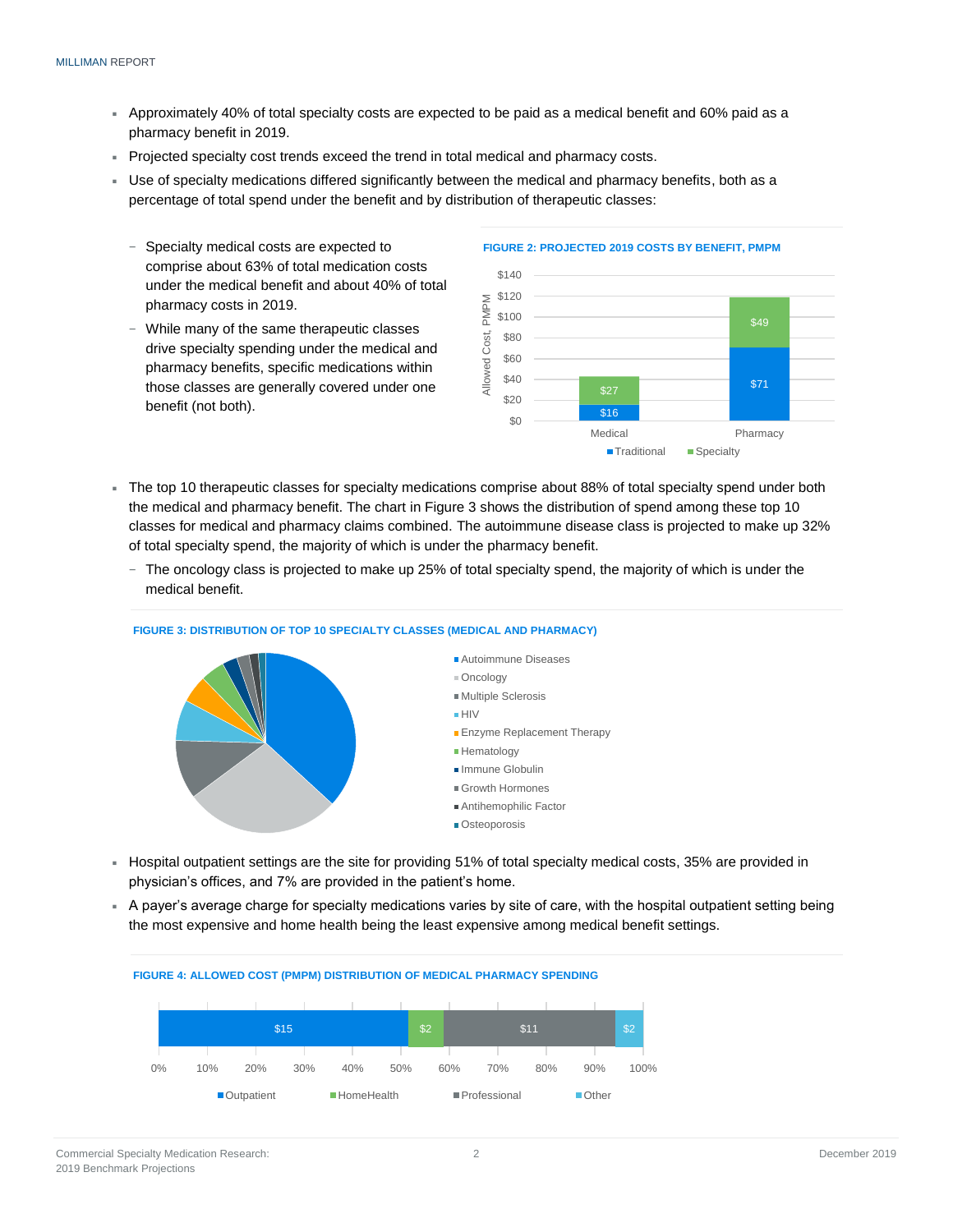### **Background**

Payers closely manage their pharmacy benefit spending and many have experienced relatively low annual trends, particularly when accounting for rebates, which have grown in recent years and help offset gross claim costs. Some pharmacy benefit managers (PBMs) are even showing negative trends on traditional drug spend (i.e., non-specialty brand and generic), when accounting for both utilization and cost.<sup>3</sup> Spend on specialty medications, however, continues to rise and is projected to continue rising.

The pharmacy landscape is constantly evolving as innovative and curative treatments are developed, competition from new brand or generic medications comes on the market, new technologies are developed, and regulations around pharmaceuticals continue to evolve. Specialty medications have become a large portion of healthcare spend, consuming over \$200 billion of a total estimated \$480 billion in pharmacy spend<sup>4</sup> per year and have become an important component for payers to understand, measure, and manage.

### **WHAT IS A SPECIALTY MEDICATION?**

Specialty medications are typically associated with high-cost, complex, or rare healthcare conditions such as cancer, rheumatoid arthritis, and multiple sclerosis. There are many specialty medications in manufacturers' pipelines, and these new entrants are expected to drive significant portions of future medication costs and inflationary trends.

Although specialty medications are often treated as a distinct class of medications, there is no universally accepted definition. Often the term "specialty" is a label that payers use for the purpose of benefit management, cost sharing, and clinical oversight. Medications may even change in classification over time; for example, some PBMs have moved HIV and PCSK9 treatments (with medications that help to lower a patient's LDL cholesterol level) from their specialty lists to their non-specialty lists due to changing therapeutic class dynamics (e.g., new medications coming to market, changes in price, increasing competition in the class, or new approved indications). The Methodology section below includes a summary of specialty medication characteristics.

For the purposes of this study, we developed a specific specialty medication list based largely on the definition used in Milliman's Health Cost Guidelines™ (HCG). The HCG list uses a variety of sources, including lists of medications typically dispensed through specialty pharmacies, definitions from the Centers for Medicare and Medicaid Services (CMS), and publicly available specialty medication lists provided by PBMs and health plans. A more detailed explanation is found in the Methodology section below and examples of medications defined as specialty are provided in Appendix A.

Some specialty medications are covered under the medical benefit while some are covered under the pharmacy benefit. While there are generally fewer management controls in place by payers for medical pharmacy, all pharmacy remains an important component of overall spend to a payer.

#### **HOW DO COMMERCIAL PATIENTS GAIN ACCESS TO SPECIALTY MEDICATIONS?**

We differentiate specialty claims adjudicated under the medical and pharmacy benefits by the following:

- Specialty medical medications are defined in this study as those covered under the medical benefit, which are typically administered by a healthcare professional in the home, a hospital outpatient facility, or a physician's office. Medications administered in an inpatient hospital setting are typically bundled with other ancillary services, and thus little inpatient specialty medication data is available through most sources of claims data.
- Specialty pharmacy medications are dispensed in a retail, mail, or specialty pharmacy, typically self-administered by the patient, and covered under the pharmacy benefit.

<sup>3</sup> Express Scripts. 2018 Drug Trend Report and Prime Therapeutics Spring 2019 Focus on Trend.

<sup>4</sup> Reinke, Thomas (September 18, 2019). Specialty Drug Spend Soars. Can Formulary Management Bring It Down to Earth? Managed Care. Retrieved December 26, 2019, fro[m https://www.managedcaremag.com/archives/2019/9/specialty-drug-spend-soars-can-formulary-management-bring-it](https://www.managedcaremag.com/archives/2019/9/specialty-drug-spend-soars-can-formulary-management-bring-it-down-earth)[down-earth.](https://www.managedcaremag.com/archives/2019/9/specialty-drug-spend-soars-can-formulary-management-bring-it-down-earth)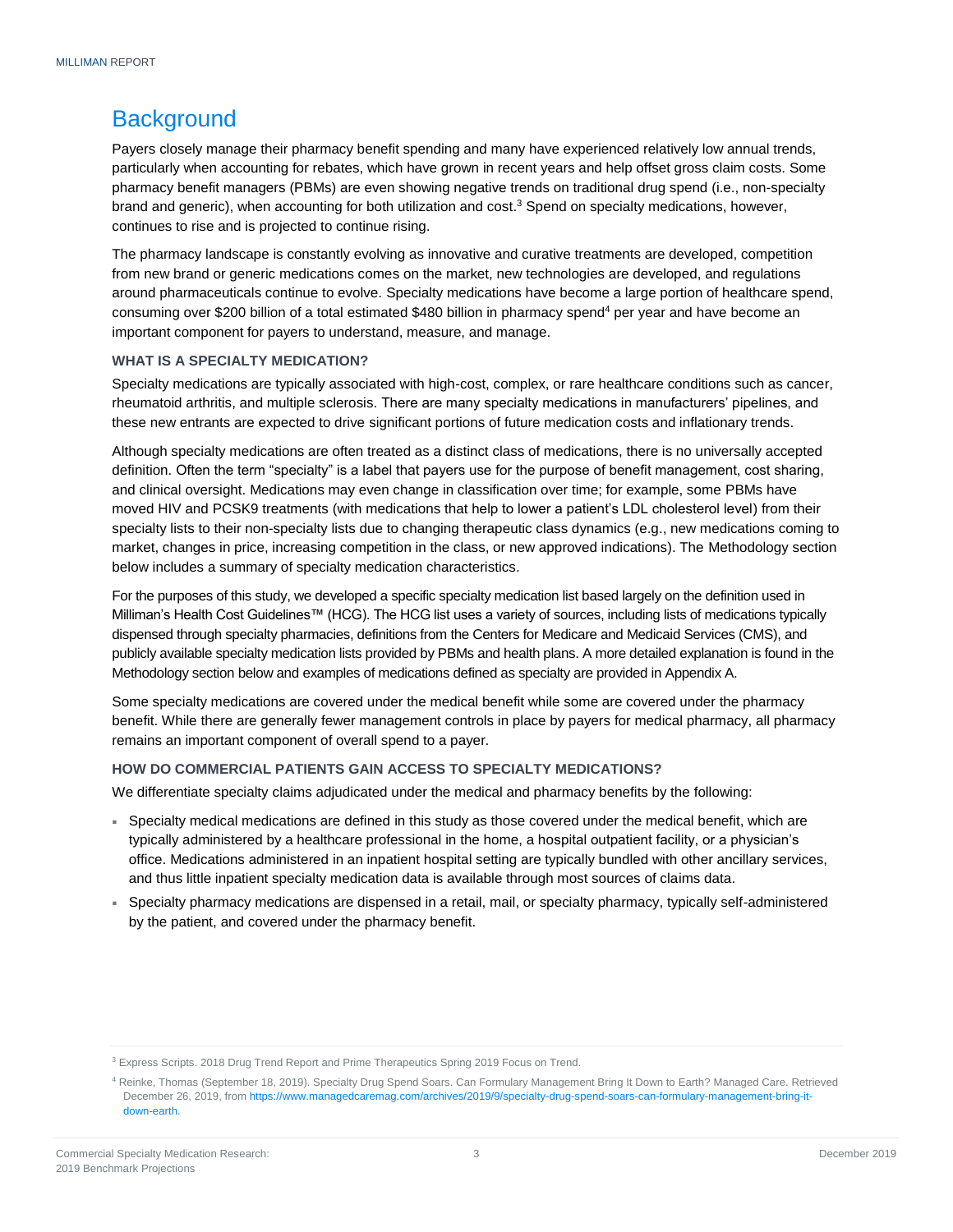About 40% of specialty costs are projected to be under the medical benefit in 2019, and the other 60% are for medications covered under the pharmacy benefit. As specialty costs have grown, payers are putting more attention on the implications of covering these medications under the medical or pharmacy benefit as well as the site of care under the medical benefit. In particular, payers may shift away from covering specialty medications under the medical benefit due to various reasons (e.g., better transparency or contracted pricing) even though physician-administered drugs have demonstrated high adherence and quality of care for certain infused therapies. Despite this shift away from covering specialty medications under the medical benefit, the proportion of costs incurred under the medical benefit continues to grow because the costliest specialty medications are often paid under the medical benefit.

There are cases where it may be more advantageous to cover specialty medications under the medical benefit. For example:

- A physician group or outpatient infusion clinic leveraging class of trade to secure lower pricing. "Class of trade" is defined as a group of pharmaceutical buyers who share similar purchasing characteristics and may be eligible for specific pricing discounts and rebates that are due to these shared attributes.<sup>5</sup> (Examples include retail, long-term care, mail order, and institutional.)
- In the treatment of diseases where dosages are often changed and physicians are able to tailor the dose of the medication prior to administration, which would avoid waste of medication.
- If there are concerns about compliance or safety, a doctor can better monitor that a patient is actually taking a medication if it is administered in the office.

Competing dynamics of the optimal benefit coverage and site of care may lead to confusion among payers and providers as to how to best manage the patient and coordinate care in the most cost-effective manner. In addition, it may also lead to confusion among patients about how and where to obtain specialty medications.

#### **HOW IS A PAYER'S COST FOR A SPECIALTY MEDICATION DETERMINED?**

A specialty medication adjudicated under the medical benefit is processed differently from a medication adjudicated under the pharmacy benefit.

- When a claim is covered under the pharmacy benefit, a PBM is typically responsible for electronically capturing and processing that claim. The claim adjudication happens at the point of sale, which allows various drug utilization review (DUR) interventions and formulary controls to take place before the medication is dispensed. As a result, data sets containing pharmacy prescription claims are often considered highly accurate, with better information about allowed cost, number of units dispensed, and minimal lag time between claim adjudication and provider payment.
- In contrast, medical specialty claims are not adjudicated in real-time and may be submitted via Level I and Level II Healthcare Common Procedural Coding System (HCPCS). It is not uncommon for the number of units billed to not be the same amount administered to the patient. Furthermore, the manual adjudication of medical prescription claims limits the DUR interventions and formulary management programs that PBMs rely upon to control costs, though in recent years it is becoming more prevalent to implement real-time management programs on medical benefit drugs.

<sup>5</sup> Academy of Managed Care Pharmacy (2009). AMCP Guide to Pharmaceutical Payment Methods, 2009 Update (Version 2.0). J Managed Care Pharm Vol 15, No. 6a. Retrieved April 7, 2019, from https://www.jmcp.org/doi/pdf/10.18553/jmcp.2009.15.s6-a.1.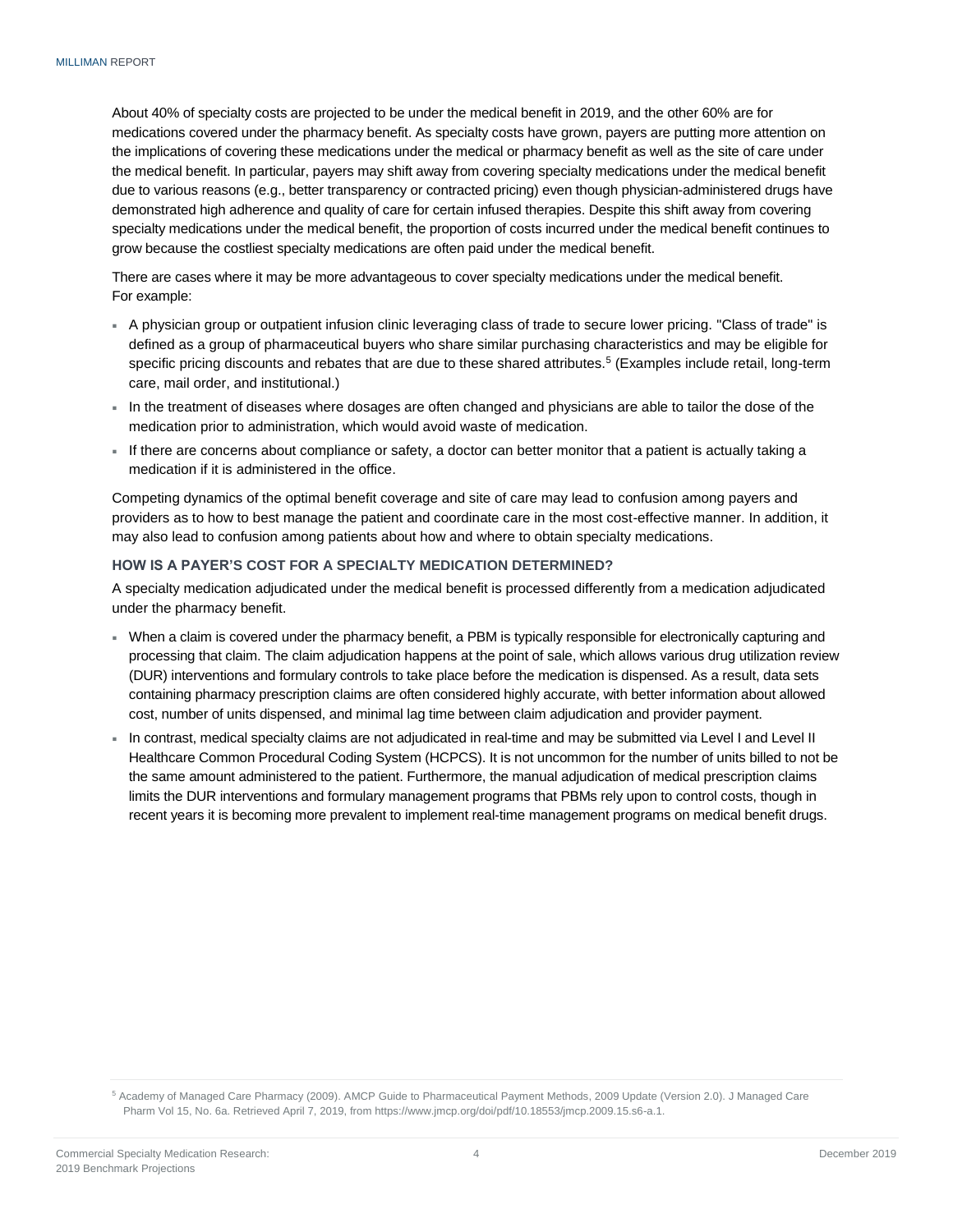The costs of medications vary by the types of contracts that may be in place between different types of medical and pharmacy providers.

- Prescriptions adjudicated under the pharmacy benefit are processed at the National Drug Code (NDC) level and pricing is determined at the point of sale based upon negotiated prices. Most (but not all) PBM contracts reimburse prescription medications in the commercial market using average wholesale price (AWP) minus a discount for brands and maximum allowable cost (MAC) lists for generics. Rebates may further lower the cost of the medication. Pharmacy benefit rebates, which may reduce spend for an individual medication up to 50% or more and have been estimated to reduce the retail pharmacy benefit share of premium up to 16%<sup>6</sup>) are usually collected after the point of sale and not reflected in claims databases. Therefore, they are not accounted for in our analysis.
- Medical pharmacy claims are typically reimbursed using a proprietary fee schedule that is based on average sales price (ASP), the submitted amount, or other methods. The provider reimbursement may vary by site of care. Because of the lack of granularity in the HCPCS billing system, payers may be charged different costs for medications that are adjudicated under the medical benefit versus the pharmacy benefit.

The remainder of this report discusses our primary results and conclusions, including the following benchmark information:

- A per member per month (PMPM) claim cost summary of total healthcare spend by service category, including separate claim cost summaries for total medical and pharmacy benefit spend and specialty medical and pharmacy benefit spend
- Specialty cost distribution by therapeutic class, in total and separately for medical and pharmacy
- Estimated specialty medical trends by place of service and for the top 10 HCPCS medications.

<span id="page-7-0"></span>A discussion of the results and a description of our methodology follow the benchmarking results.

<sup>6</sup> Coukell & Urah, op cit.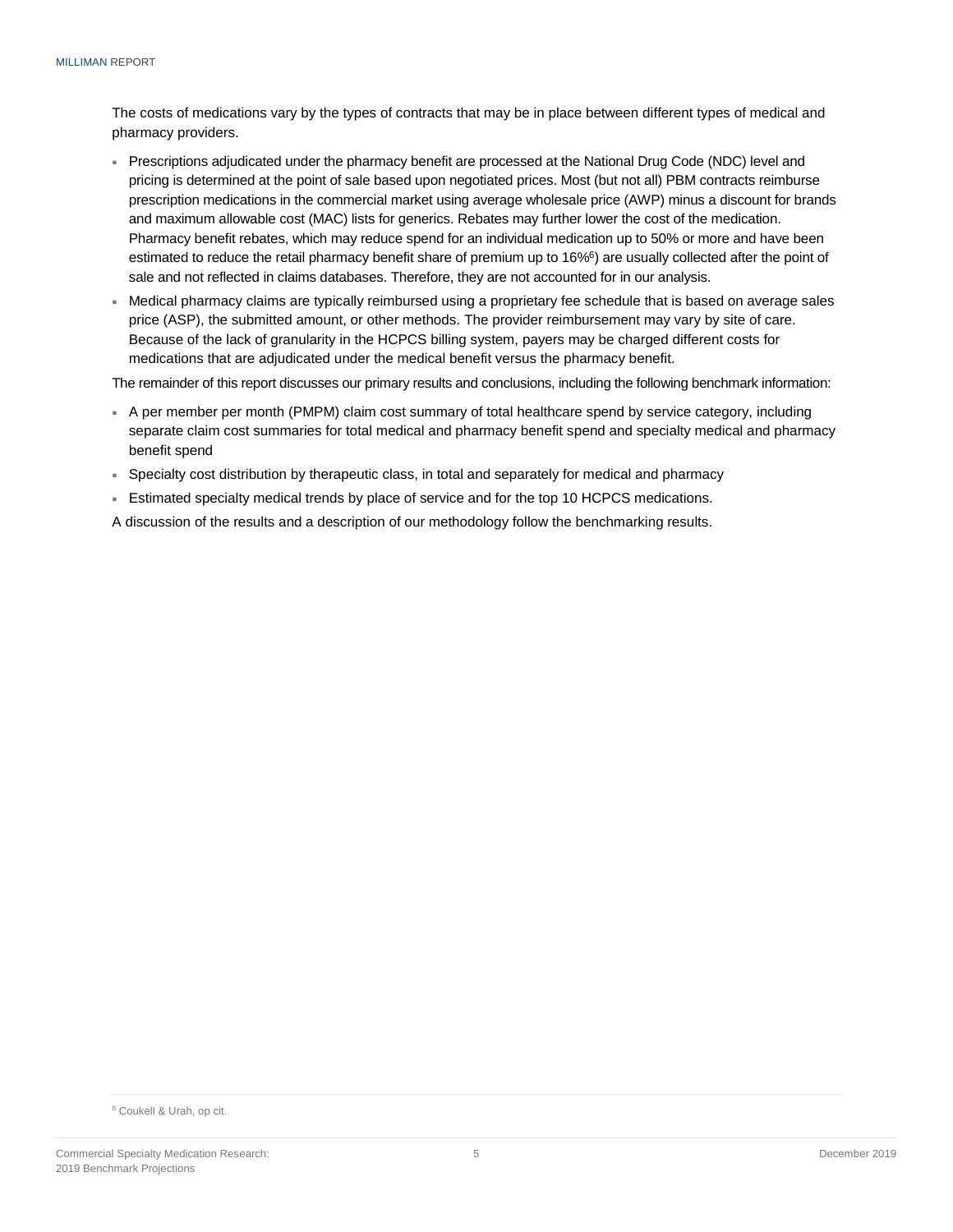### **Results**

#### **APPROACH**

This study was based on 2017 claims for a commercially insured population, as reported in Milliman's proprietary Consolidated Health Cost Guidelines Sources Database (CHSD), which we projected forward to 2019. We used this information to develop allowed cost and trend information and to illustrate changes in specialty medication costs and utilization within the medical and pharmacy benefits. Allowed costs represent total expenditures by both plans and members, and are calculated at contractual prices prior to rebates. It is important to note that rebates typically reflect a significant reduction to a payer's pharmacy benefit spend, though rebates on medical pharmacy spend are more limited.<sup>7</sup> Additionally, rebates vary considerably based on a plan sponsor's contracts and utilization levels. Reporting benchmarks on an allowed cost basis, rather than a rebated basis, provides a better opportunity for comparative benchmarking purposes.

The specialty utilization under the medical benefit is likely underestimated in this analysis due to the lack of NDClevel data present in most medical claims data. As discussed in the Background section above, providers are reimbursed for medications administered under the medical benefit based on the HCPCS code assigned to the medication, which flows through the claims data. In some cases, multiple NDCs (i.e., multiple medications, not different dosages or strengths of the same medication) may fall under one HCPCS code but will be reimbursed at the same rate. As such, some HCPCS codes may include both specialty and non-specialty medications, in particular some of the general codes, such as J3490, Unclassified Drugs or J3590, Unclassified Biologics. They are not identified as specialty in this analysis.

Additionally, this analysis summarizes all pharmacy costs, including HCPCS codes used for administration, vaccines and immunizations, and radiopharmaceuticals that may be excluded from similar analyses that only focus on identifiable medical pharmacy claims. By nature of the definition of specialty medications (i.e., they may require special handling and storage, or administration by a professional), it follows that the majority of medications administered in a medical setting are specialty medications. Therefore, our estimate of the proportion of pharmacy costs under the medical benefit attributed to specialty medications may be lower than other studies, which exclude spend associated with these HCPCS codes.

The table in Figure 5 provides a breakdown of healthcare expenditures in total, for all medications, and for specialty medications, by type of service (refer to Appendix B for the observed 2017 benchmarks).

| <b>CLAIM TYPE</b>                               | <b>HOP</b> | HIP   | <b>HOME</b><br><b>HEALTH</b> | <b>PHYS</b><br><b>OFC</b> | <b>OTHER</b> | <b>TOTAL</b><br><b>MEDICAL</b> | <b>PHARM</b> | <b>TOTAL</b> |
|-------------------------------------------------|------------|-------|------------------------------|---------------------------|--------------|--------------------------------|--------------|--------------|
| <b>All Services</b>                             | \$180      | \$106 | \$10                         | \$102                     | \$27         | \$425                          | \$117        | \$542        |
| <b>Medications Only</b>                         | \$24       | N/A   | \$2                          | \$17                      | \$3          | \$47                           | \$117        | \$164        |
| <b>Specialty Medications</b><br>Only            | \$15       | N/A   | \$2                          | \$11                      | \$2          | \$30                           | \$46         | \$76         |
| Specialty % of Total<br><b>Place of Service</b> | 9%         | N/A   | 22%                          | 10%                       | 6%           | 7%                             | 40%          | 14%          |

#### **FIGURE 5: PROJECTED 2019 HEALTHCARE EXPENDITURES BY PLACE OF SERVICE PMPM**

Note: Medical components include only ingredient costs with no administrative fee or professional fee. Pharmacy component includes ingredient costs plus dispensing fee.

PMPM = Per Member Per Month, HOP = Hospital Outpatient, HIP = Hospital Inpatient, PHYS OFC = Physician Office, PHARM = Pharmacy Benefit.

Pharmacy costs included in an inpatient hospital admission are not identified separately from other inpatient costs because of the bundling of inpatient services in claims data. Thus, inpatient medication costs are not included in our definition (and are noted as "N/A" in Figure 5), which likely understates the medication spend under the medical benefit.

<sup>7</sup> IQVIA's 2019 "Medicine Use and Spending in the U.S." report estimates that discounts, rebates, and other price concessions on brands reduced absolute invoice spending by 28%. Se[e https://www.iqvia.com/.](https://www.iqvia.com/)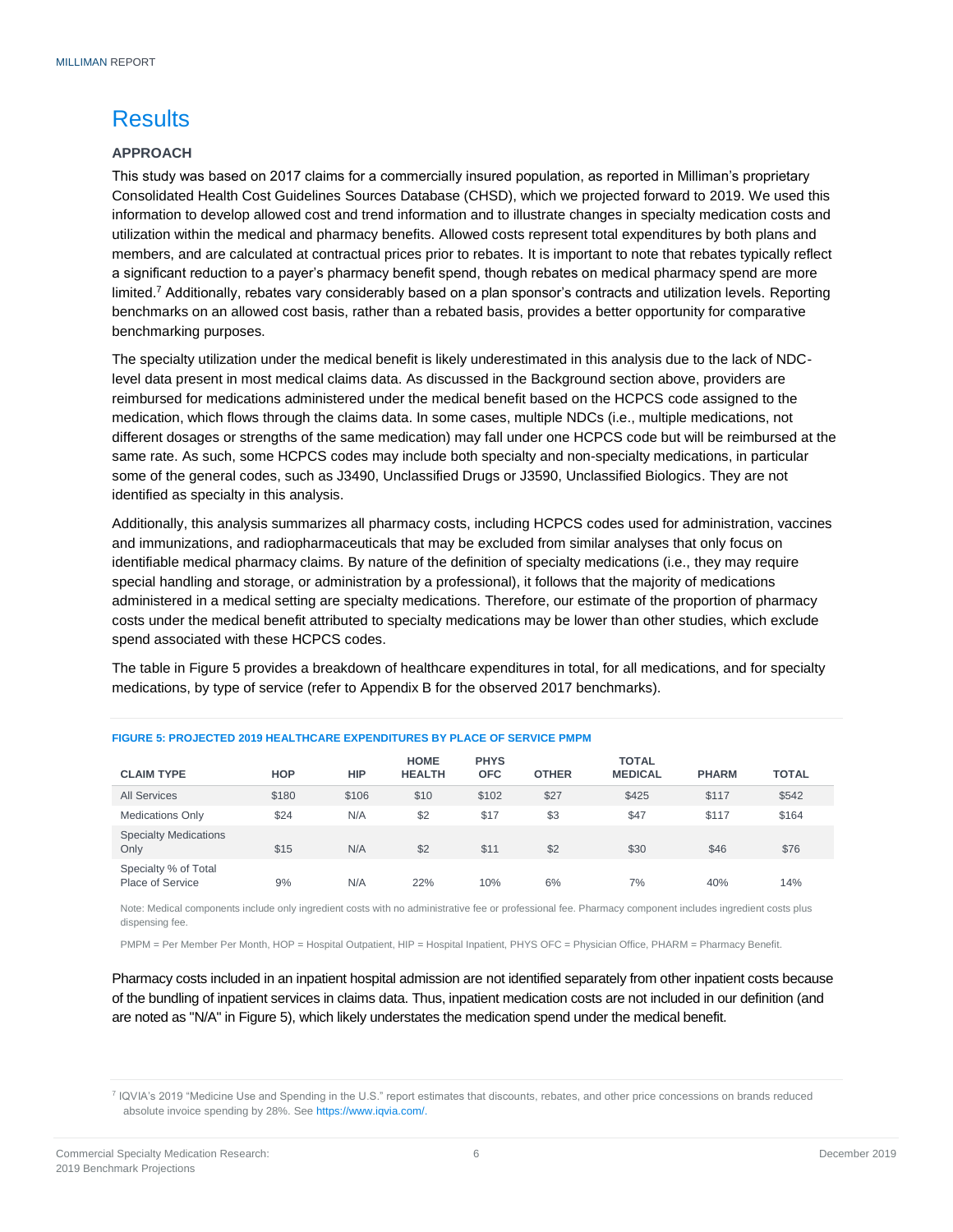We note the following in Figure 5:

- Specialty costs represent approximately 14% of the overall total healthcare costs (\$76 out of \$542 PMPM), or nearly half of total medication costs.
- Approximately 40% of specialty costs are estimated to be covered under the medical benefit in 2019 (\$30 out of \$76 PMPM).

Specialty costs have been increasing at a higher rate than overall healthcare costs and overall pharmacy costs in recent years, and this trend is expected to continue into the future. Average annual trend in specialty costs from 2017 to 2019 is expected to be 12.6%, while overall medical costs (excluding specialty costs) are expected to increase by 7.1% per year on average and overall non-specialty medication costs by 8.3%. As noted, the increase in pharmacy costs is prior to the impact of rebates; increases in rebates help offset the net impact to plan sponsors, particularly for costs under the pharmacy benefit. Rebate levels vary significantly, especially among specialty medications. Some specialty medications may not have any rebates, such as certain oncology treatments without therapeutic alternatives, while others may have significant rebate levels near or exceeding half the list price of the medication.

Specialty costs are expected to comprise about 63% of total medication costs under the medical benefit in 2019, but only about 40% of total pharmacy benefit costs. Because specialty medication utilization is different between medical and pharmacy benefits, these percentages may continue to change. Some market forces will push higher costs and utilization under one or both benefits (e.g., the launching of new medications, shifting medications from one benefit to the other) with other forces pushing lower costs and utilization (e.g., tighter management controls, more competition from generics or biosimilars).

#### **THE MAJORITY OF SPECIALTY COSTS ARE DRIVEN BY A HANDFUL OF THERAPEUTIC CLASSES**

The table in Figure 6 summarizes 2019 PMPM specialty costs separated between medical and pharmacy for the top 10 specialty therapeutic classes by projected total specialty spending.

| <b>Therapeutic Class</b>          | <b>Medical</b> | Pharmacy | <b>Total</b> |
|-----------------------------------|----------------|----------|--------------|
| Autoimmune Diseases               | \$6.70         | \$17.90  | \$24.60      |
| Oncology                          | \$12.40        | \$6.30   | \$18.70      |
| <b>Multiple Sclerosis</b>         | \$1.20         | \$5.90   | \$7.10       |
| <b>HIV</b>                        | \$0.00         | \$4.90   | \$4.90       |
| <b>Enzyme Replacement Therapy</b> | \$0.70         | \$2.70   | \$3.30       |
| Hematology                        | \$2.60         | \$0.30   | \$2.90       |
| Immune Globulin                   | \$1.60         | \$0.20   | \$1.80       |
| <b>Growth Hormones</b>            | \$0.00         | \$1.50   | \$1.50       |
| Antihemophilic Factor             | \$0.40         | \$0.80   | \$1.10       |
| Osteoporosis                      | \$0.60         | \$0.30   | \$0.90       |
| All Other                         | \$3.90         | \$5.50   | \$9.40       |
| Total                             | \$30.10        | \$46.30  | \$76.40      |
|                                   |                |          |              |
| % of Total                        | 39%            | 61%      | 100%         |

#### **FIGURE 6: PROJECTED 2019 SPECIALTY SPENDING IN THE MEDICAL VS. PHARMACY BENEFITS**

The top 10 specialty therapeutic classes account for about 87% of total specialty medical costs and 88% of total specialty pharmacy costs.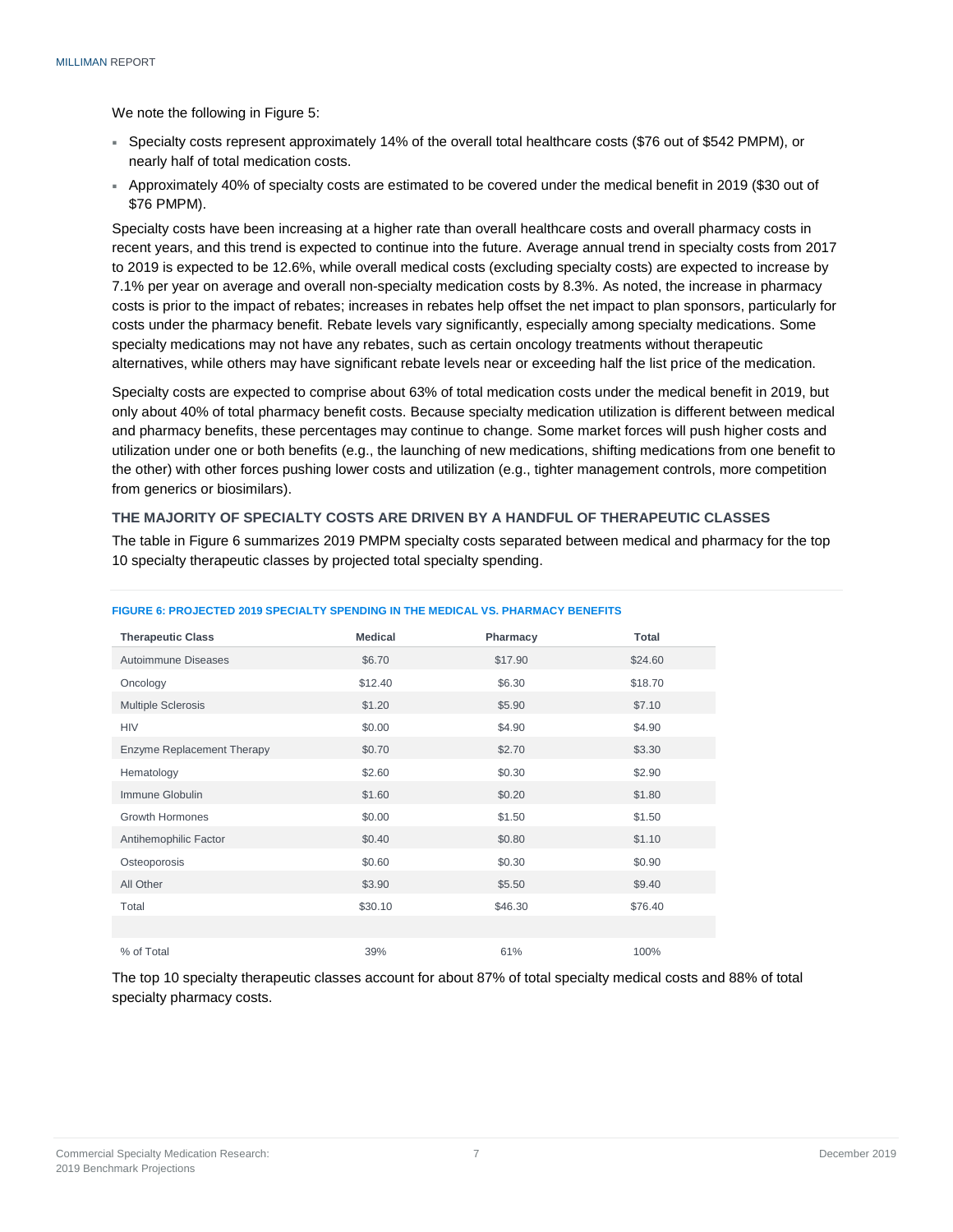**Autoimmune Diseases** is the most expensive (in total) and highly utilized specialty therapeutic class, accounting for about 32% of all specialty costs. About 73% of specialty costs for autoimmune diseases are paid through the pharmacy benefit, with 27% paid through the medical benefit. This class includes a variety of chronic autoimmune diseases, such as rheumatoid arthritis, psoriasis, Crohn's disease, ulcerative colitis, and others. Most medications in this class are indicated to treat one or several (but not all) of these diseases, which leads to complex competitive dynamics within the class. New medications have recently launched in this class and more are expected in the future. In addition, several biosimilars on the market are covered by the medical benefit, with biosimilars to pharmacy benefit medications expected in the next several years. Rebates are significant in this class due to the competitive nature.

**Oncology** is the largest class specific to specialty medical spending, which represents about 41% of all specialty medical costs and 25% of total specialty costs for medical and pharmacy combined. More than 15.5 million Americans have a history of cancer, with over 100 types of identified cancer. Treatment options include chemotherapy, targeted therapies, and an emerging treatment, immunotherapy.<sup>8</sup> It is not surprising that there are over 1,000 medications in the pipeline for cancer.

**Multiple Sclerosis** is the third highest ranking class in total. Affecting approximately 1 million Americans, this disease attacks an individual's myelin and nerve fibers, causing fatigue, numbness or tingling, walking difficulties, and cognitive and emotional changes, among other symptoms.<sup>9</sup> A number of oral therapies exist, as well as biologics and immunomodulators.

Among the top 10 therapeutic classes, only Oncology, Hematology, Immune Globulin, and Osteoporosis medications had a majority (more than 50%) of specialty costs covered under the medical benefit. On the other hand, as shown in Figure 7, HIV and Growth Hormones are almost exclusively covered by the pharmacy benefit.



<sup>8</sup> American Cancer Society. Cancer Facts & Figures 2019. Retrieved December 26, 2019, fro[m https://www.cancer.org/research/cancer](https://www.cancer.org/research/cancer‐facts‐statistics/all‐cancer‐facts‐figures/cancer‐facts‐figures‐2019.html)-factsstatistics/all‐cancer‐facts‐[figures/cancer](https://www.cancer.org/research/cancer‐facts‐statistics/all‐cancer‐facts‐figures/cancer‐facts‐figures‐2019.html)‐facts‐figures‐2019.html

<sup>9</sup> See the National Multiple Sclerosis Society website at [https://www.nationalmssociety.org/.](https://www.nationalmssociety.org/)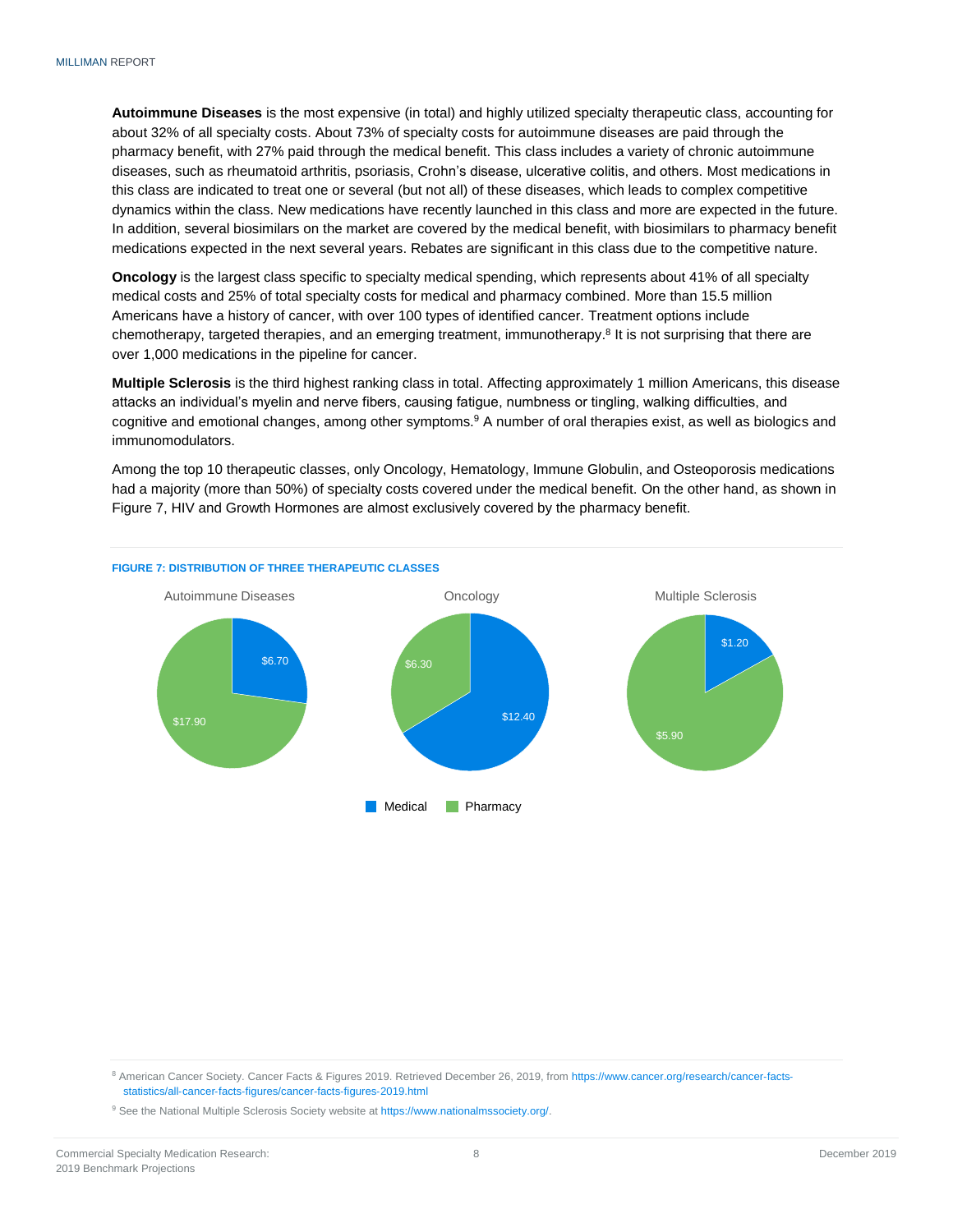The table in Figure 8 summarizes actual 2017 PMPM and projected 2019 PMPM specialty medical costs for the top five therapeutic classes in the medical benefit. The top five specialty medical classes capture 79% of total specialty medical costs in 2017. The implied annual trend rate for each of these classes illustrates the rising costs associated with specialty medications.

| FIGURE 8: PROJECTED SPECIALTY MEDICAL MEDICATION SPENDING, PMPM: TOP 5 SPECIALTY THERAPEUTIC CLASSES, 2017 TO 2019 |  |
|--------------------------------------------------------------------------------------------------------------------|--|
|--------------------------------------------------------------------------------------------------------------------|--|

| <b>THERAPEUTIC CLASS</b>   | 2017    | 2019    | <b>AVERAGE ANNUALIZED TREND</b> |
|----------------------------|---------|---------|---------------------------------|
| Oncology                   | \$8.68  | \$12.39 | 19%                             |
| <b>Autoimmune Diseases</b> | \$4.91  | \$6.69  | 17%                             |
| Hematology                 | \$1.86  | \$2.57  | 17%                             |
| <b>Immune Globulin</b>     | \$1.36  | \$1.57  | 8%                              |
| <b>Multiple Sclerosis</b>  | \$0.82  | \$1.17  | 20%                             |
| All Other                  | \$4.75  | \$5.55  | 8%                              |
| <b>Total</b>               | \$22.38 | \$29.94 | 16%                             |
|                            |         |         |                                 |
| Top 5, as % of Total       | 79%     | 81%     |                                 |

The chart in Figure 9 shows the expected average annual medical and pharmacy PMPM trends from 2017 to 2019 for the top five specialty therapeutic classes provided.



**FIGURE 9: PROJECTED SPECIALTY MEDICAL AND PHARMACY ANNUALIZED PMPM TREND, TOP 5 SPECIALTY THERAPEUTIC CLASSES, 2017 TO 2019**

In some of the top specialty classes, the specialty pharmacy trend is expected to be higher than the specialty medical trend while in other classes the opposite is true. Overall, trends in specialty medical are projected to be higher than traditional classes of medications. Trends represent cost, utilization, and mix trend, resulting in total trend.

- Utilization of autoimmune diseases medications is expected to be high for both specialty medical and specialty pharmacy. Recent and future introduction of biosimilars in this class, as well as new biologics, may present interesting cost dynamics as the biosimilar has a lower unit cost; however, utilization of biosimilars is much lower than for traditional generics.
- Multiple sclerosis trends are expected to be high in the medical benefit and may be negative in the pharmacy benefit due to new medications launching in the medical benefit.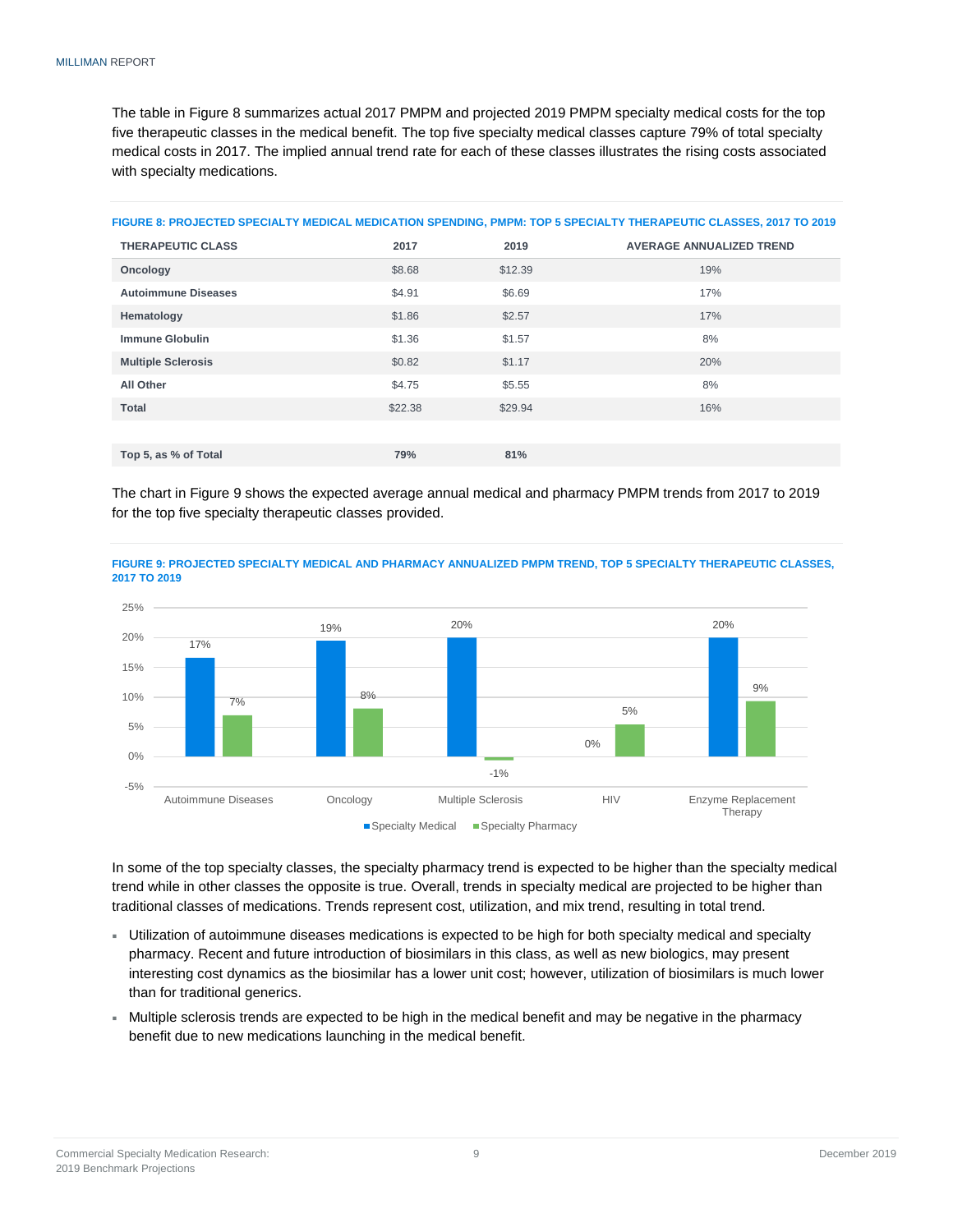Although the projected specialty medical trend is higher, the majority of specialty spend is still projected to remain under the pharmacy benefit in 2019. Some plan sponsors are managing total specialty spend using strategies to shift utilization from the medical setting to the pharmacy setting, where they have greater control of costs and management.

- Plan sponsors may cover certain specialty medications only through a specialty pharmacy, a process known as "white bagging," where a specialty medication is dispensed at a specialty pharmacy and the medication is sent directly to the hospital pharmacy on behalf of a patient. The hospital takes possession of the medication and provides the administration to the patient.
- Another method is "brown bagging," which is where the patient is dispensed the specialty medication directly and brings the medication to the physician's office or clinic for administration.<sup>10</sup>

These strategies require not only considerations for the impact to plan costs but also to the impact on the patient and provider relationship because the provider may have preferences as to how the patient receives treatment. These strategies are not appropriate for all therapeutic classes but may be effective for some classes, such as hemophilia.<sup>11</sup>

#### **DISTRIBUTION CHANNELS ARE AN IMPORTANT DETERMINANT IN THE COST OF SPECIALTY MEDICAL MEDICATIONS TO A PAYER**

Specialty medical medications are dispensed in various settings or places of service, such as a physician's office, the patient's home, or a hospital outpatient facility. The table in Figure 10 shows the distribution of specialty medical costs and changes in PMPM cost by place of service. The average annual trend is the result of the medication mix in the specific place of service—we did not assume a shift in place of service between 2017 and 2019.

|                            | 2017    | 2019                                |     | 2019                            |  |  |
|----------------------------|---------|-------------------------------------|-----|---------------------------------|--|--|
| <b>Place of Service</b>    |         | <b>Allowed Costs</b><br><b>PMPM</b> |     | <b>Distribution</b><br>of Costs |  |  |
| <b>Physician Office</b>    | \$7.92  | \$10.60                             | 16% | 35%                             |  |  |
| <b>Home Health</b>         | \$1.83  | \$2.17                              | 9%  | 7%                              |  |  |
| <b>Hospital Outpatient</b> | \$11.29 | \$15.38                             | 17% | 51%                             |  |  |
| <b>Other Medical</b>       | \$1.28  | \$1.74                              | 16% | 6%                              |  |  |
| <b>Total Medical</b>       | \$22.38 | \$29.94                             | 16% | 100%                            |  |  |

#### **FIGURE 10: PROJECTED SPECIALTY MEDICAL COST TRENDS BY PLACE OF SERVICE, 2017 TO 2019**

In Figure 10, 51% of the specialty medical spend is expected to be dispensed in a Hospital Outpatient setting, 35% in a Physician Office setting, and 7% in the home. Hospital Outpatient claims may be expected to grow at a faster rate than other medical settings, possibly because of medications shifting from the Physician Office to the pharmacy benefit, leaving fewer medications in the medical benefit and therefore proportionally more in Hospital Outpatient. For example, self-injectable medicines that used to be administered in the Physician Office are now dispensed mostly by specialty pharmacies, leaving predominantly infusion medications for the Physician Office and other treatment settings. Because a Hospital Outpatient facility is typically more expensive than a Physician Office, this shift puts additional pressure on the overall unit cost trend.

Specialty utilization in the Home Health setting may be an attractive option for both patient and payer. The home provides a convenient alternative for a skilled healthcare professional to administer specialty medications to patients taking infusion-based medications. The medication mix in the Home Health setting is quite different from other places of service. The Home Health setting represents a much higher proportion of specialty costs for Enzyme Replacement Therapy and Immune Globulin, 43% and 40% of cost, respectively.

<sup>&</sup>lt;sup>10</sup> National Association of Boards of Pharmacy (April 2018). White and Brown Bagging Emerging Practices, Emerging Regulation. Retrieved December 26, 2019, fro[m https://nabp.pharmacy/wp-content/uploads/2018/04/White-Bagging-and-Brown-Bagging-Report-2018\\_Final.pdf.](https://nabp.pharmacy/wp-content/uploads/2018/04/White-Bagging-and-Brown-Bagging-Report-2018_Final.pdf)

<sup>11</sup> Academy of Managed Care Pharmacy (2018). Market Insights: Summit on Hemophilia. Retrieved December 26, 2019, from [http://www.amcp.org/uploadedFiles/Production\\_Menu/Publications/AMCP\\_Publications/MarketInsights\\_Sept2018.pdf](http://www.amcp.org/uploadedFiles/Production_Menu/Publications/AMCP_Publications/MarketInsights_Sept2018.pdf) (requires login).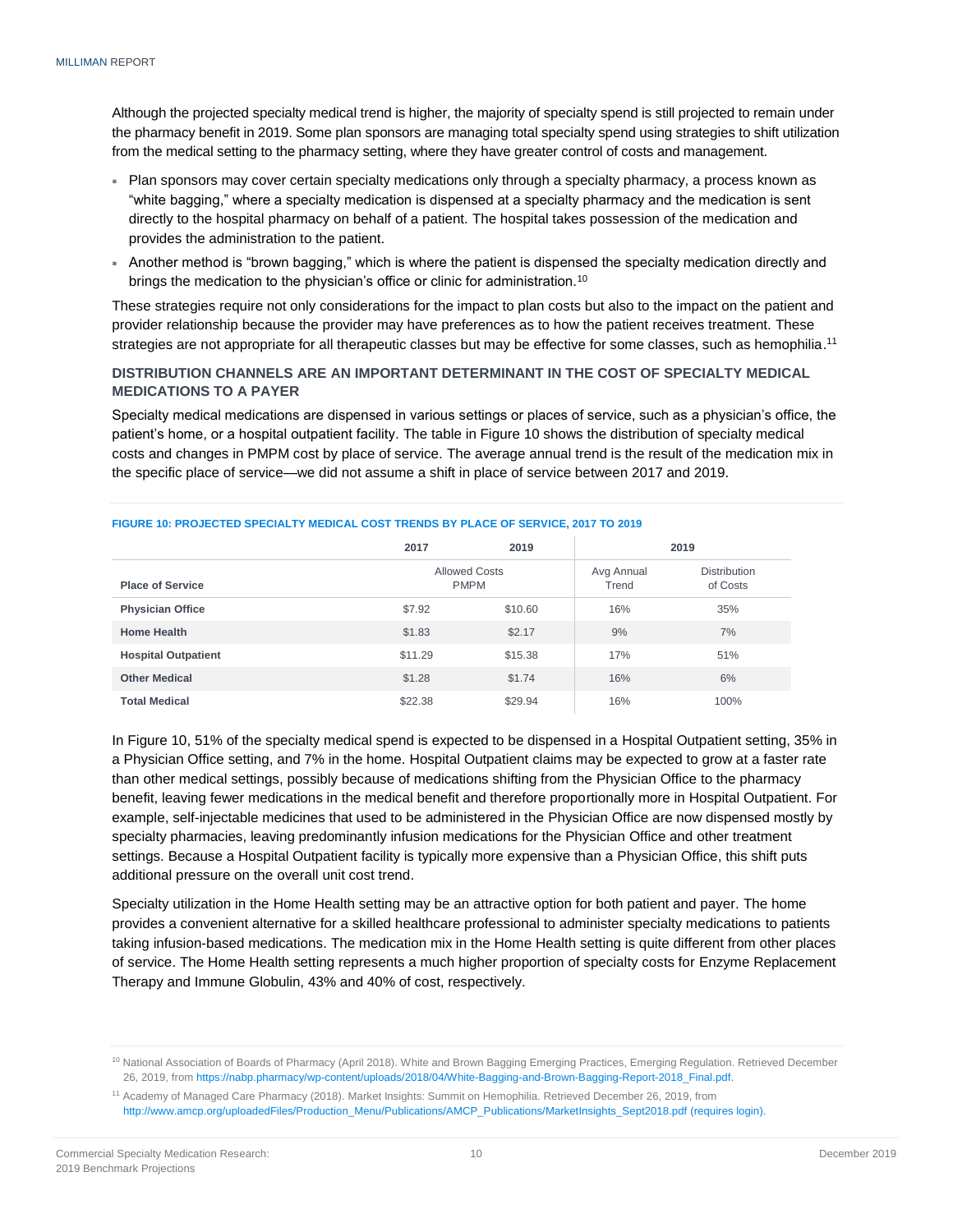The Other Medical place of service category includes specialty costs associated with end-stage renal disease (ESRD) treatment facilities, ambulatory surgical centers, and other miscellaneous and less common settings. It also includes a small number of claims identified as hospital inpatient or skilled nursing facility. Hospital inpatient was otherwise excluded from our data, due to bundling of services.

A comparison of costs by place of service (or even between the medical benefit and pharmacy benefit) is challenging because costs may be adjudicated differently, with potentially different dosing and coding, and they may be based on different mixes of medications. Additionally, patients may require treatment in specific sites of care. Some medications may have a loading dose that varies from the maintenance dose (i.e., is higher) and requires more extensive oversight, thus leading to a higher cost. For many medications, though, the hospital outpatient facility is a higher-cost distribution channel than the physician office. The table in Figure 11 summarizes the projected costs by place of service for the top 10 specialty medical HCPCS codes. Figure 11 shows a graphical representation of the Physician Office allowed cost per claim compared to the Hospital Outpatient cost per claim. *Across all 10 HCPCS codes, the cost per claim in the Hospital Outpatient setting is at least 50% higher than the Physician Office*.

| FIGURE 11: PROJECTED 2019 SPECIALTY MEDICAL SPENDING BY PLACE OF SERVICE TOP 10 HCPCS CODES, SUMMARY |  |
|------------------------------------------------------------------------------------------------------|--|
| $\sim$ $\sim$ $\sim$                                                                                 |  |

|              |                              | 2017                 | 2019                 | 2019 Allowed Cost per Claim |                     |                    |                        |                         |
|--------------|------------------------------|----------------------|----------------------|-----------------------------|---------------------|--------------------|------------------------|-------------------------|
| <b>HCPCS</b> | <b>Primary Brand</b><br>Name | Total<br><b>PMPM</b> | Total<br><b>PMPM</b> | <b>Total</b>                | Physician<br>Office | <b>Home Health</b> | Hospital<br>Outpatient | Other<br><b>Medical</b> |
| J1745        | Remicade                     | \$3.16               | \$4.29               | \$8,227                     | \$6,212             | \$6,162            | \$11,221               | \$9,887                 |
| J2505        | Neulasta*                    | \$1.52               | \$2.10               | \$7,826                     | \$5,418             | \$6,362            | \$9,938                | \$8,868                 |
| J9355        | Herceptin                    | \$1.32               | \$1.88               | \$8,999                     | \$6,607             | N/A                | \$11,175               | \$8,162                 |
| J9310        | Rituxan                      | \$1.23               | \$1.76               | \$13,619                    | \$10,461            | N/A                | \$15,893               | \$16,365                |
| J9035        | Avastin                      | \$0.94               | \$1.34               | \$5,539                     | \$2,407             | N/A                | \$12,339               | \$8,150                 |
| J2323        | Tysabri                      | \$0.79               | \$1.13               | \$8,205                     | \$6,528             | \$6,499            | \$9,899                | \$8,365                 |
| J9299        | Opdivo                       | \$0.65               | \$0.92               | \$12,328                    | \$9,051             | N/A                | \$15,081               | \$12,290                |
| J3380        | Entyvio                      | \$0.67               | \$0.91               | \$9,312                     | \$7,088             | \$6,760            | \$12,042               | \$12,544                |
| J9306        | Perjeta                      | \$0.50               | \$0.71               | \$12,086                    | \$8,300             | N/A                | \$15,000               | \$11,711                |
| J9271        | Keytruda                     | \$0.45               | \$0.64               | \$19,363                    | \$14,156            | \$0                | \$23,241               | \$18,465                |

Shaded cells indicate the highest-cost place of service for each medication.

\* Neulasta Delivery Kit



#### **FIGURE 12: PROJECTED 2019 AVERAGE COST PER CLAIM AT PHYSICIAN OFFICE VS. HOSPITAL OUTPATIENT, TOP 10 HCPCS CODES**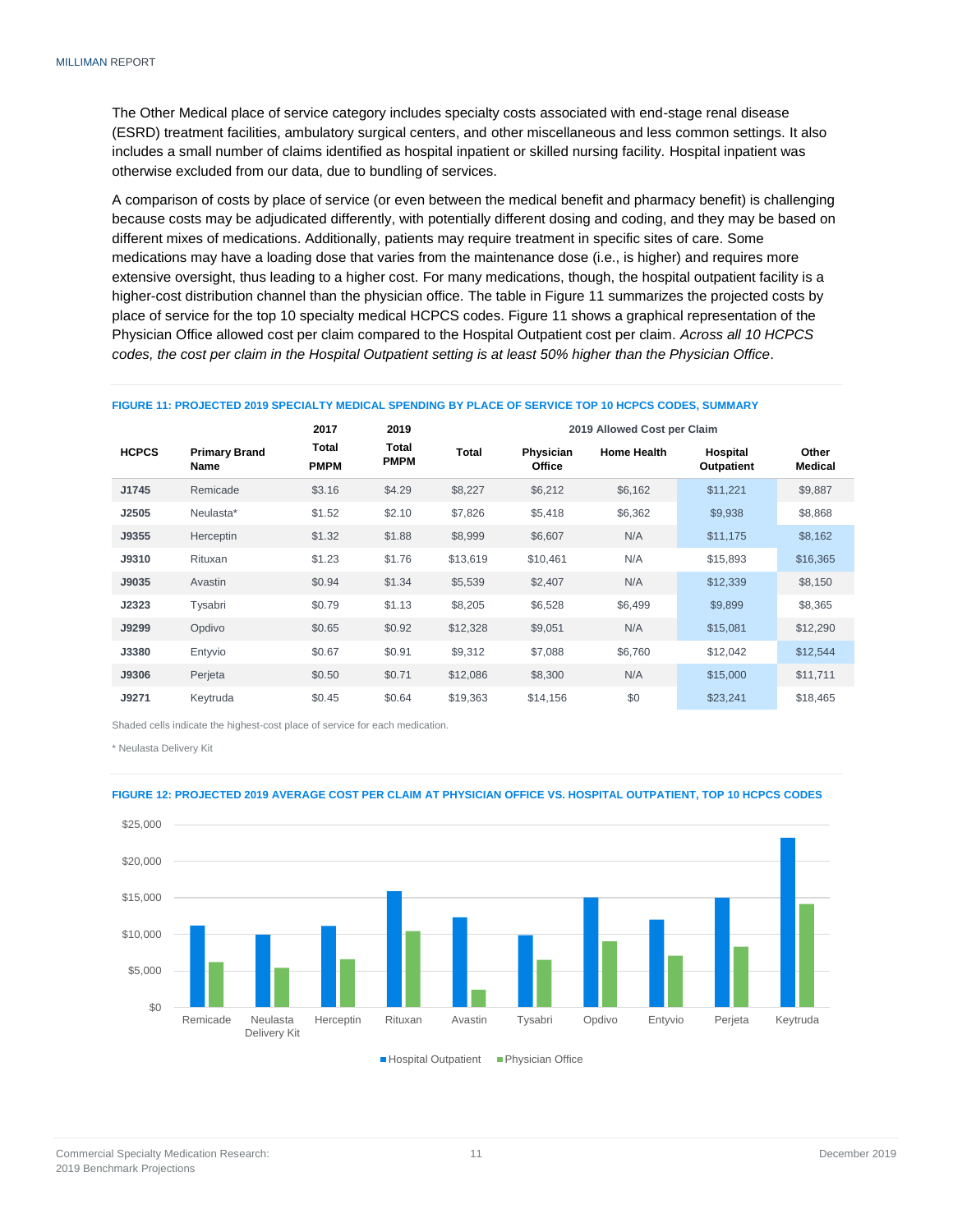Figure 13 summarizes the projected distribution of utilization by place of service for the top 10 HCPCS codes. Most utilization occurs in the Physician Office setting, followed by the Hospital Outpatient setting, with minimal utilization under Home Health or Other Medical. Utilization is measured by count of claims.



**FIGURE 13: PROJECTED 2019 SPECIALTY MEDICAL UTILIZATION BY PLACE OF SERVICE TOP 10 HCPCS CODES SUMMARY**

The 10 HCPCS codes listed above represent approximately 50% of the overall projected specialty medical spend. Note, however, that we projected 2017 experience at a class level, rather than medication-specific. As such, Figure 13 does not account for changing market share for certain medications between the experience period and the projection period and does not attempt to anticipate medication-specific price changes. When projecting from 2017 to 2019, cost and utilization were trended at the therapeutic class level, and not at the place of service or medication level. The distributions by place of service in Figures 13 and 14 are reflective of 2017 distributions.

The chart in Figure 14 shows the distribution of 2019 specialty medical costs by place of service and specialty therapeutic class, for the top 10 specialty medical classes.



#### **FIGURE 14: PROJECTED 2019 SPECIALTY MEDICAL SPENDING DISTRIBUTION BY THERAPEUTIC CLASS**

■Physician Office Home Health Hospital Outpatient IDther Medical

About 64% of oncology specialty costs were delivered in a Hospital Outpatient setting, with most of the remaining costs in a Physician Office. Several classes had notable amounts of costs dispensed in the home (e.g., Immune Globulin and Enzyme Replacement Therapy). Contraceptives were almost exclusively administered in a physician's office. Examples of medications within each of these therapeutic classes are shown in Appendix A.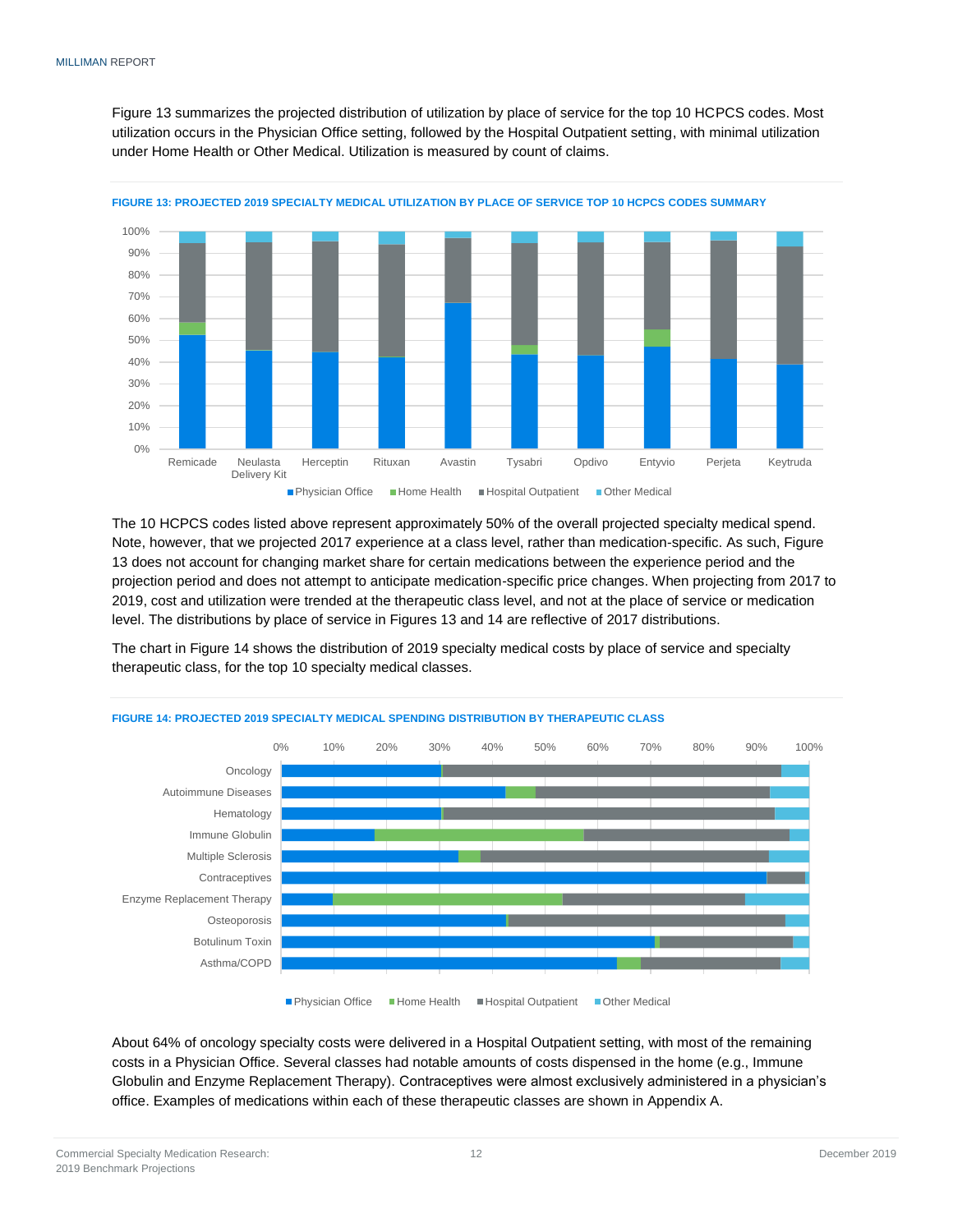#### **COMPLEX PROBLEMS MAY REQUIRE COMPLEX SOLUTIONS**

Specialty medications are at the forefront of pharmacy management, due in part to the many new medications launching in recent years and many more expected to launch in the future. This, coupled with the high cost associated with these medications, has caused concern from payers wanting to ensure their members with the most sensitive healthcare needs maintain access to necessary care while still managing costs. Specialty costs are expected to continue to rise and to become a more significant proportion of pharmacy and overall healthcare expenditures. In the future, the availability of biosimilars, drugs to treat rare diseases, and gene therapies may be additional forces transforming the specialty landscape.

One of the greatest challenges to managing specialty spend is their complex distribution systems, with medications covered under both the pharmacy and medical benefits and available via various delivery channels (i.e., physician's office, home health setting, hospital outpatient facility, pharmacy, mail-order pharmacy, and specialty pharmacy). This variation results in differing and sometimes unique pricing schedules for these medications. Additionally, specialty medications generally treat patients with complex medical problems, making plan sponsors hesitant to intervene in the patient/physician relationship. Plan sponsors must understand the best strategy for each therapeutic class, such as:

- Renegotiating contracts with provider networks to provide similar reimbursement for specialty medical claims regardless of place of service.
- Shifting place of service to the most cost-effective channel.
- Managing financial incentives for physicians and hospitals to dispense medications that are more expensive. Current reimbursement is based on ASP plus methodology, which may create higher profit incentives for dispensing a higher-cost therapy.
- Covering medications only through a specialty pharmacy when there are tighter controls for pricing and pharmacy management.
- Aligning patient financial incentives to be delivery-channel-neutral.
- Implementing traditional PBM utilization management techniques, such as step therapies, preferred medication lists, quantity limits, and prior authorizations.
- Developing systems to consolidate and coordinate specialty utilization through the medical and pharmacy benefit.
- Timely and accurate reporting and analysis of specialty medication across both the medical and pharmacy benefit.

<span id="page-15-0"></span>Provider choice of place of service and the changes in utilization by place of service have a large impact on specialty trends. Specialty costs will likely increase as delivery continues to shift from the physician's office setting to an outpatient hospital setting. As more self-injectables potentially move out of the medical benefit, in particular out of the physician's office, the pharmacy mixes remaining in the medical benefit dramatically change. In addition, the unit cost of these specialty medications can vary under both medical and pharmacy benefit and place of service. These factors, along with the historical cost and utilization trends, demonstrate the need for health plans and employers to take more comprehensive views of specialty cost management across both the medical and pharmacy benefits.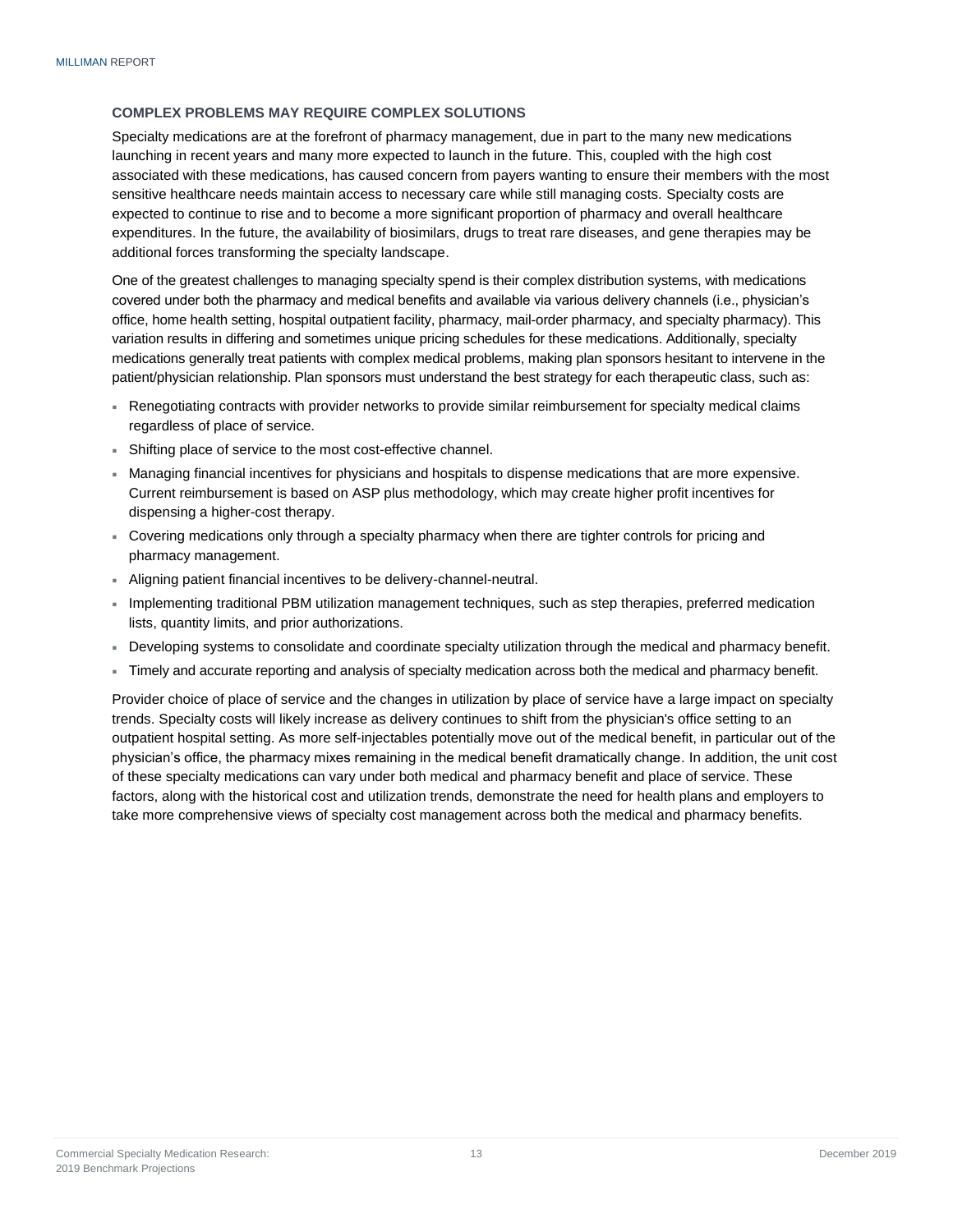### **Methodology**

This report was based on an analysis of Milliman's Consolidated Health Cost Guidelines Sources Database (CHSD) for 2017 claims data. The database includes allowed cost and utilization for inpatient, outpatient, professional, and retail and mail pharmacy services for a commercial population, including small and large group employer-sponsored plans. The CHSD is similar source data as that underlying Milliman's 2019 Health Cost Guidelines (HCG) but our values may differ due to differences in assumed trends, provider reimbursement, and other assumptions.

Medication costs and utilization were studied in the following settings, which are assigned using the HCG methodology:

- Hospital outpatient facility
- Physician's office
- Home health
- Outpatient retail and mail pharmacy

This study focused on pharmacy claims that are not associated with an inpatient hospital admission, which tend to be less significant than other settings and are also difficult to measure. Inpatient ancillary services are often subject to bundled reporting, making it nearly impossible to separate out pharmacy costs. A pharmacy claim line was defined as the unit of measure.

A specialty medication may possess one or more of the following characteristics:

- Significantly higher cost than non-specialty medications.
	- − For example, Medicare Part D defines "specialty" as any medication in which the negotiated monthly price is \$670 or more. Note that this cost threshold rarely changes and, as such, medications traditionally considered non-specialty now have point-of-sale costs nearing this limit.
- Developed from biological natural sources, such as human, animal, protein-based, nucleic acid-based, living cells, tissue, and microorganisms, rather than conventional chemical processing (i.e., biologic).
	- − This definition becomes increasingly important as biosimilars, which are intended to be copies of biologics, are approved.
- Specialized delivery, storage, handling, or administration requirements.
- Administered via injection or infusion; however, specialty medications can also be inhaled or orally administered.
- Intensive patient administration and compliance training.
- Requires close patient monitoring for adverse events, or the medication requires patient to be included in the Risk Evaluation and Mitigation Strategy (REMS) program mandated by the U.S. Food and Drug Administration (FDA).
- Available through limited distribution channels (e.g., a designated specialty pharmacy).
- Used for the treatment of uncommon healthcare conditions, or orphan diseases, which are defined as conditions that affect fewer than 200,000 people nationwide.<sup>12</sup>

For this analysis, specialty pharmacy claims were identified using Milliman's proprietary Health Cost Guidelines definition of specialty pharmacy medications. Many sources are used to determine the Health Cost Guidelines specialty medication list, including lists of medications typically dispensed through specialty pharmacies, definitions from the Centers for Medicare and Medicaid Services (CMS), and publicly available specialty medication lists provided by PBMs and health plans. There are no universally accepted criteria or lists for specialty identification. Specialty medical claims were identified using all HCPCS codes associated with a medication on Milliman's Health Cost Guidelines specialty pharmacy medication list, as well as additional HCPCS codes identified as specialty by a clinician.

<sup>&</sup>lt;sup>12</sup> FDA (December 2017). Clarification of Orphan Designation of Drugs and Biologics for Pediatric Subpopulations of Common Diseases. Retrieved December 26, 2019, fro[m https://www.fda.gov/downloads/RegulatoryInformation/Guidances/UCM589710.pdf.](https://www.fda.gov/downloads/RegulatoryInformation/Guidances/UCM589710.pdf)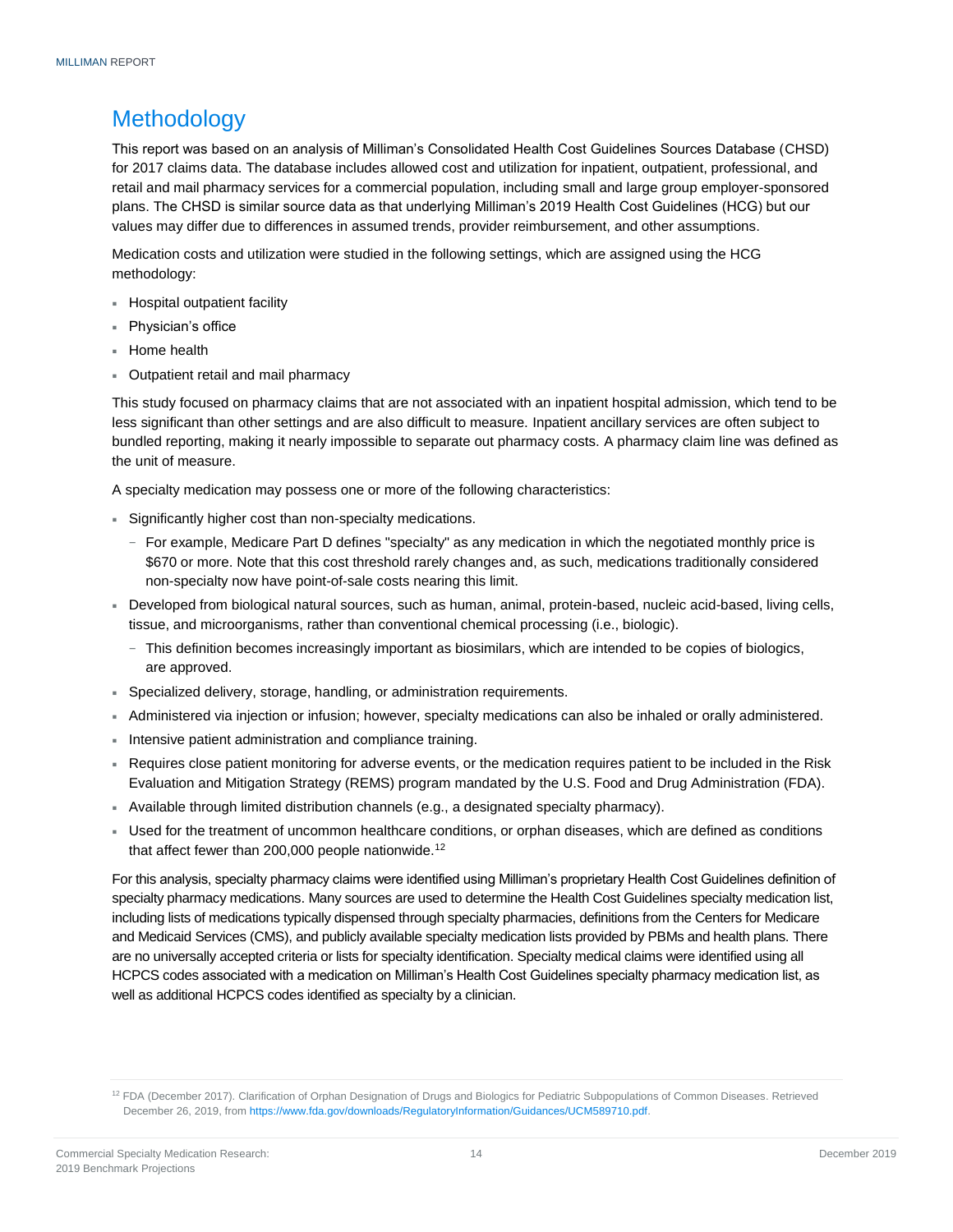<span id="page-17-0"></span>We projected 2017 claims data to 2019 using detailed trend projections. Our trend assumptions varied by year and therapeutic class, separately for specialty medical and specialty pharmacy claims, and separately for utilization and unit cost. The trend assumptions were based on a variety of sources, including internal Milliman trend research, published PBM trend reports, and historical AWP price trends. Actual trends are volatile and will vary from our assumptions. We did not apply separate trends by region or by place of service for medical claims, though trends will likely vary by these factors. We attempted to account for the impact of new medications within each therapeutic class as a whole but did not vary trends at a medication-specific level.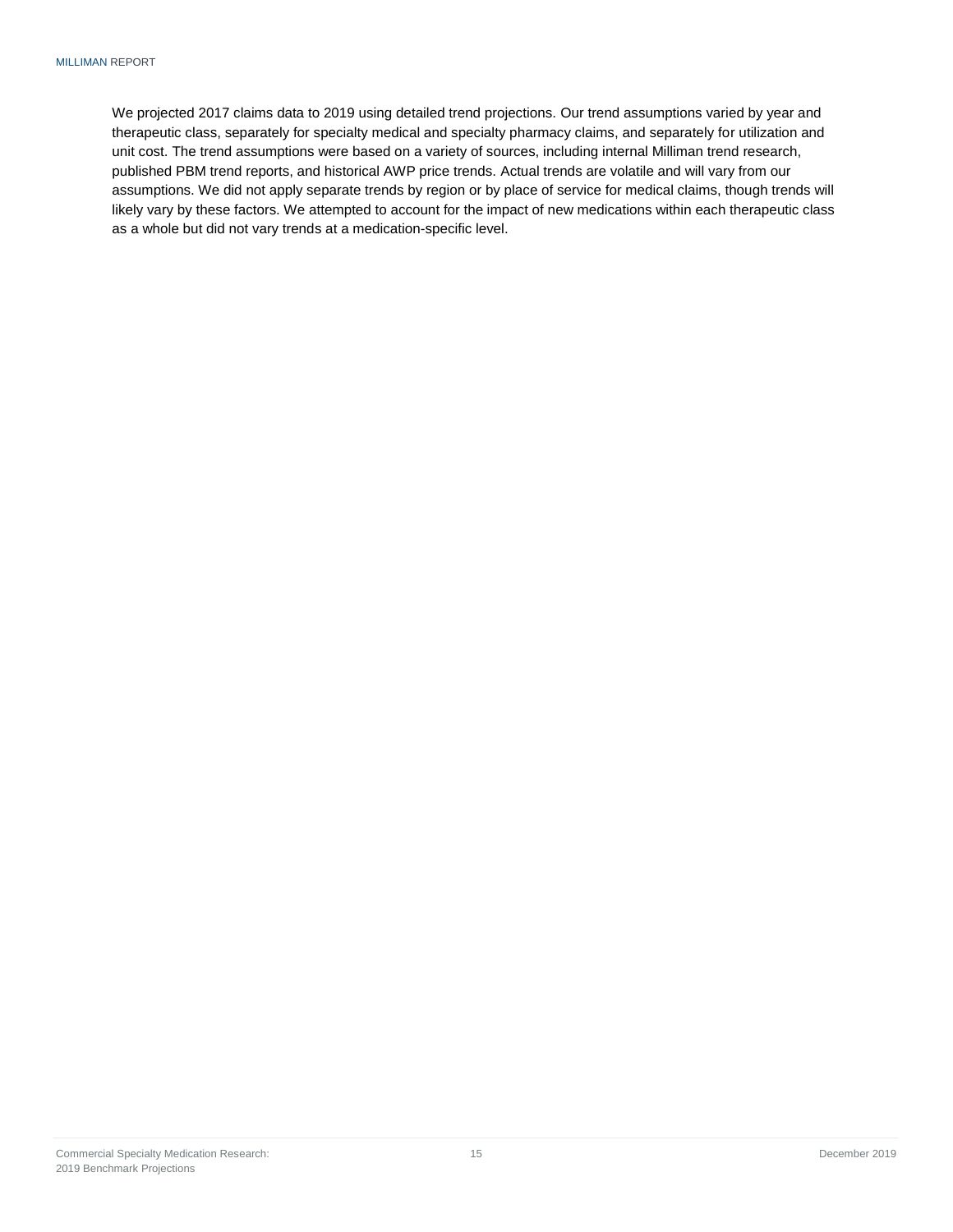### Caveats, limitations, and qualifications

The information in this study is intended to describe specialty cost trends in the commercial market and provide a benchmark for the specialty drug experience of health plans. It may not be appropriate, and should not be used, for other purposes.

We relied on data obtained through proprietary and purchased data sources as the basis for our analysis and did not independently audit or verify the source of the information. If this information is incomplete or inaccurate, our observations and comments may not be appropriate. We performed general reasonableness tests on the underlying data.

Actual results will differ from these estimates, due to differences in population, mix of therapies used, distributions of medications by places of service, and medication prices, among other factors. The authors are not required to update this report when new information emerges.

The results of this study would be different for the Medicare, Medicaid, or uninsured populations. In addition, the results in the study may not be representative of populations covered under state insurance exchanges or population changes brought about by the Patient Protection and Affordable Care Act (ACA).

<span id="page-18-0"></span>Anna Bunger and Katie Holcomb are members of the American Academy of Actuaries and meet the qualification standards of the American Academy of Actuaries to render the actuarial opinion contained herein.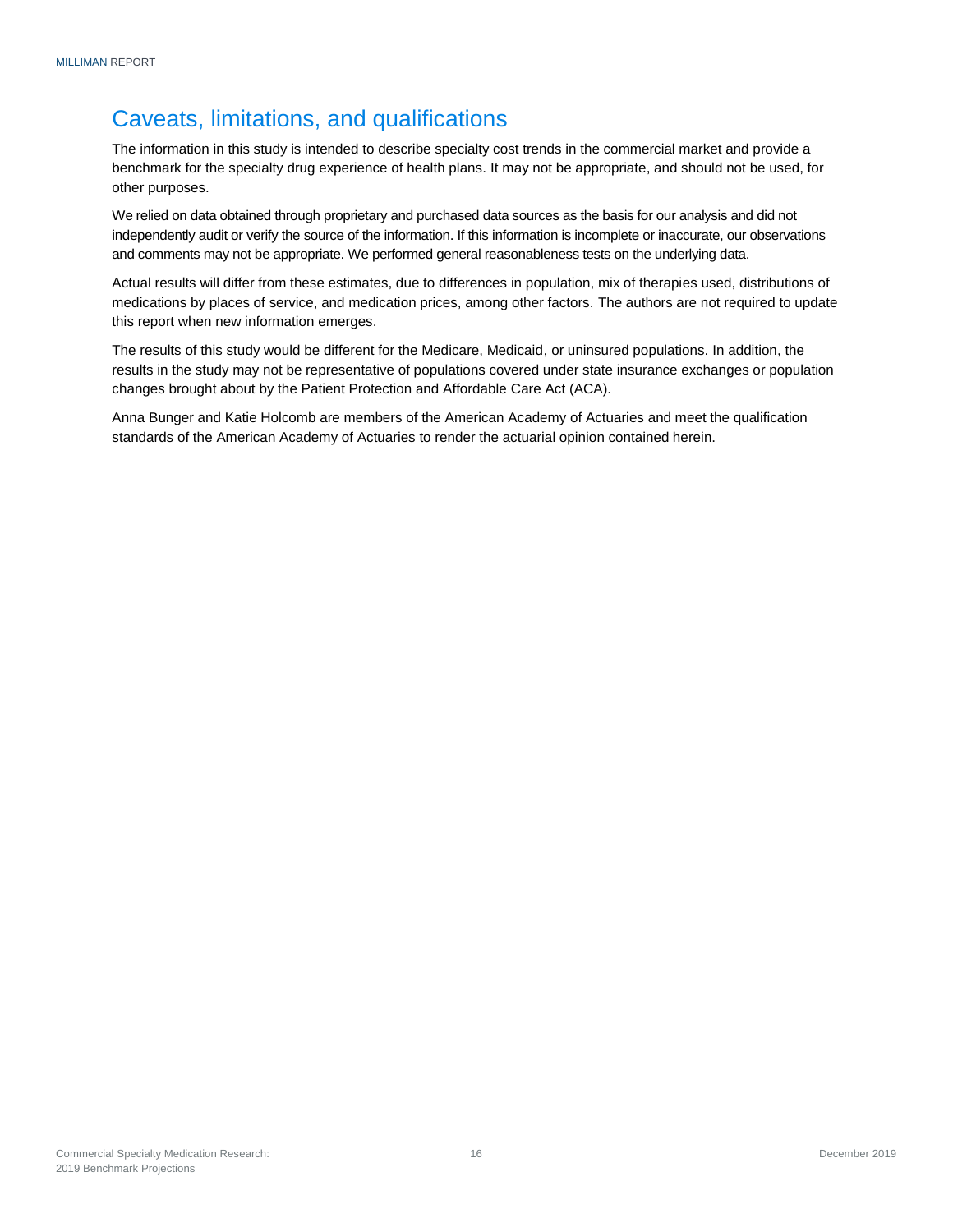### Appendices

#### **APPENDIX A: SPECIALTY THERAPEUTIC CLASS DEFINITION**

| <b>Specialty Therapeutic Class</b>         | <b>Examples of Medications in Class</b>                       |
|--------------------------------------------|---------------------------------------------------------------|
| Alpha-1 Proteinase Inhibitor               | Aralast NP, Glassia, Zemaira                                  |
| Anticoagulants                             | Lovenox, Angiomax, Argatroban                                 |
| Anticonvulsants                            | Epidiolex, Sabril                                             |
| Antiemetics                                | Aloxi, Anzemet, Emend                                         |
| Antihemophilic Factor                      | Advate, Eloctate, Alprolix                                    |
| Antipsychotics                             | Invega Sustenna, Risperdal Consta, Abilify Maintena           |
| Asthma/COPD                                | Xolair, Nucala, Cinqair                                       |
| AutoImmune Diseases                        | Remicade, Entyvio, Stelara                                    |
| <b>Botulinum Toxin</b>                     | Botox, Xeomin, Dysport                                        |
| Cardiovascular Agents                      | Praluent, Repatha                                             |
| <b>CNS Agents</b>                          | Duopa, Apokyn, Neupro                                         |
| <b>CNS: Skeletal Muscle Relaxants</b>      | Gablofen, Lioresal Intrathecal, Flexeril                      |
| Contraceptives                             | Mirena, Implanon, Skyla                                       |
| Corticosteroids                            | Deltasone, Kenalog, Solu-Medrol                               |
| Corticotropin                              | Cosyntropin, Acthrel, Acthar                                  |
| <b>Diabetes</b>                            | Lantus, Humalog, Novolog                                      |
| Endocrine and Metabolic Conditions - Misc  | Sandostatin Lar Depot, Somatuline Depot, Desmopressin Acetate |
| <b>Enzyme Replacement Therapy</b>          | Fabrazyme, Lumizyme, Elaprase                                 |
| <b>Gastrointestinal Conditions</b>         | Gattex, Ocaliva, Solesta                                      |
| Gastrointestinal: chemoprotectant/hormonal | Supprelin La, Gonal-F Rff, Ganirelix Acetate                  |
| Gout                                       | Zyloprim, Uloric, Krystexxa                                   |
| <b>Growth Hormones</b>                     | Zomacton, Norditropin, Humatrope, Genotropin                  |
| Hematology                                 | Neulasta Delivery Kit, Nplate, Aranesp Albumin Free           |
| <b>Hepatitis</b>                           | Sovaldi, Harvoni, Epclusa, Zepatier                           |
| Hereditary Angioedema                      | Soliris, Cinryze, Berinert                                    |
| <b>HIV</b>                                 | Genvoya, Triumeq, Truvada                                     |
| Immune Globulin                            | Gammaked, Gammagard Liquid, Privigen                          |
| <b>Infectious Disease</b>                  | Dalvance, Orbactiv, Zyvox                                     |
| <b>Multiple Sclerosis</b>                  | Tysabri, Glatopa, Avonex                                      |
| Oncology                                   | Herceptin, Rituxan, Avastin                                   |
| <b>Ophthalmic Conditions</b>               | Eylea, Lucentis, Iluvien                                      |
| Opioid Antagonists and Partial Agonists    | Vivitrol, Zubsolv, Suboxone                                   |
| Osteoporosis                               | Xgeva, Zoledronic Acid, Forteo                                |
| Other                                      | Thyrogen, Mozobil, Sylvant                                    |
| Pain Management                            | Prialt, Qutenza                                               |
| Progestins                                 | Makena, Mirena, Skyla                                         |
| <b>Pulmonary Arterial Hypertension</b>     | Remodulin, Tyvaso Starter, Epoprostenol Sodium                |
| <b>Pulmonary Fibrosis</b>                  | Esbriet, Ofev                                                 |
| Sedatives/Anesthesia                       | Versed, Diprivan, Precedex                                    |
| Transplant                                 | Tacrolimus, Azathioprine, Cyclosporine                        |
| Viscosupplements                           | Euflexxa, Synvisc, Orthovisc                                  |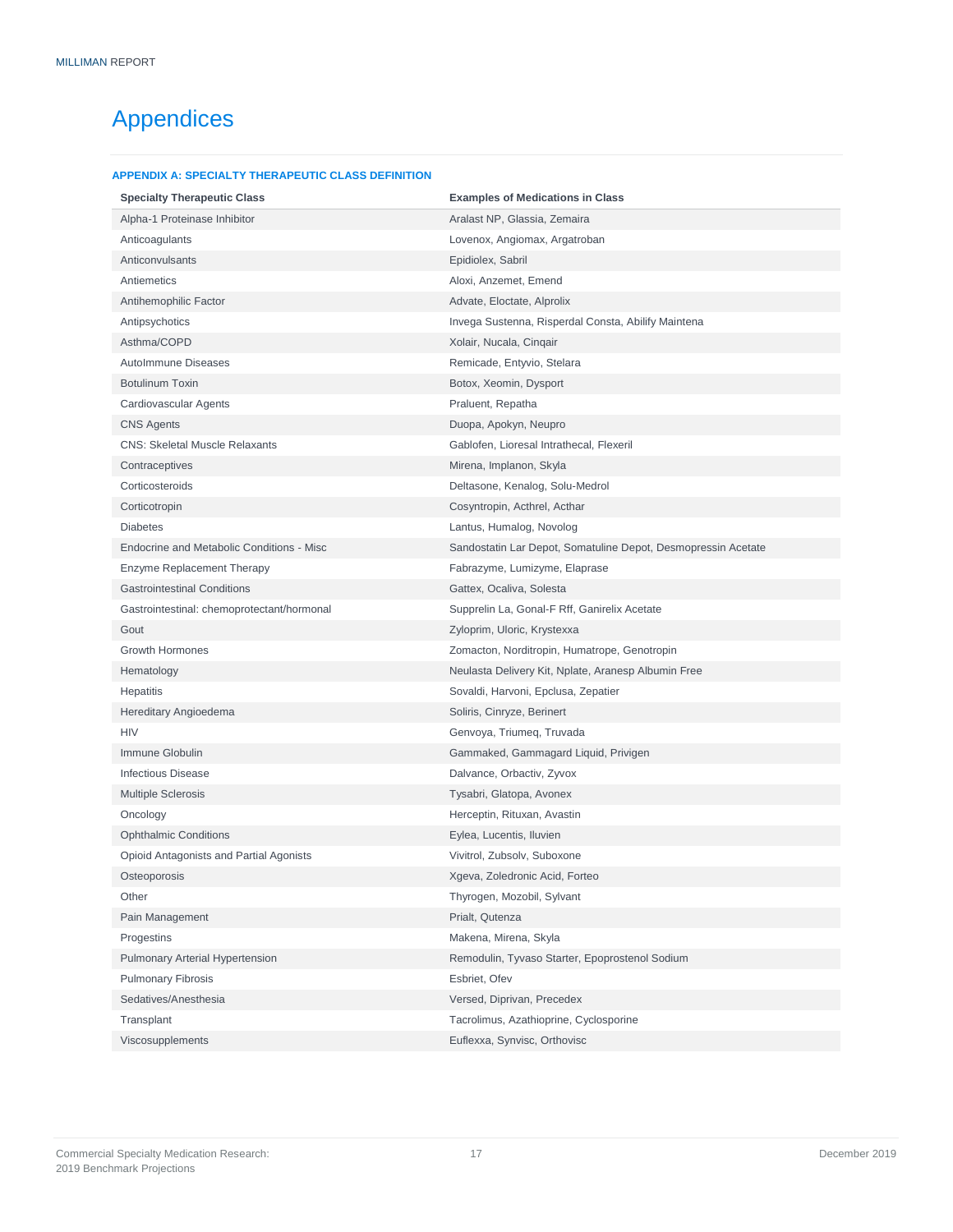#### **APPENDIX B: 2017 HEALTHCARE EXPENDITURES BY PLACE OF SERVICE PMPM**

| <b>CLAIM TYPE</b>                    | <b>HOP</b> | <b>HIP</b> | <b>HOME</b><br><b>HEALTH</b> | <b>PHYS</b><br><b>OFC</b> | <b>OTHER</b> | <b>TOTAL</b><br><b>MEDICAL</b> | <b>PHARM</b> | <b>TOTAL</b> |
|--------------------------------------|------------|------------|------------------------------|---------------------------|--------------|--------------------------------|--------------|--------------|
| <b>All Services</b>                  | \$153      | \$93       | \$9                          | \$90                      | \$24         | \$369                          | \$98         | \$466        |
| <b>Medications Only</b>              | \$18       | N/A        | \$2                          | \$14                      | \$2          | \$38                           | \$98         | \$135        |
| <b>Specialty Medications</b><br>Only | \$11       | N/A        | \$2                          | \$8                       | \$1          | \$22                           | \$38         | \$60         |
| <b>Specialty % of Total POS</b>      | 7%         | N/A        | 21%                          | 9%                        | 5%           | 6%                             | 39%          | 13%          |

Note: Medical components include only ingredient costs with no administrative fee or professional fee. Pharmacy component includes ingredient costs plus dispensing fee.

PMPM = Per Member Per Month, HOP = Hospital Outpatient, HIP = Hospital Inpatient, PHYS OFC = Physician Office, PHARM = Pharmacy Benefit.